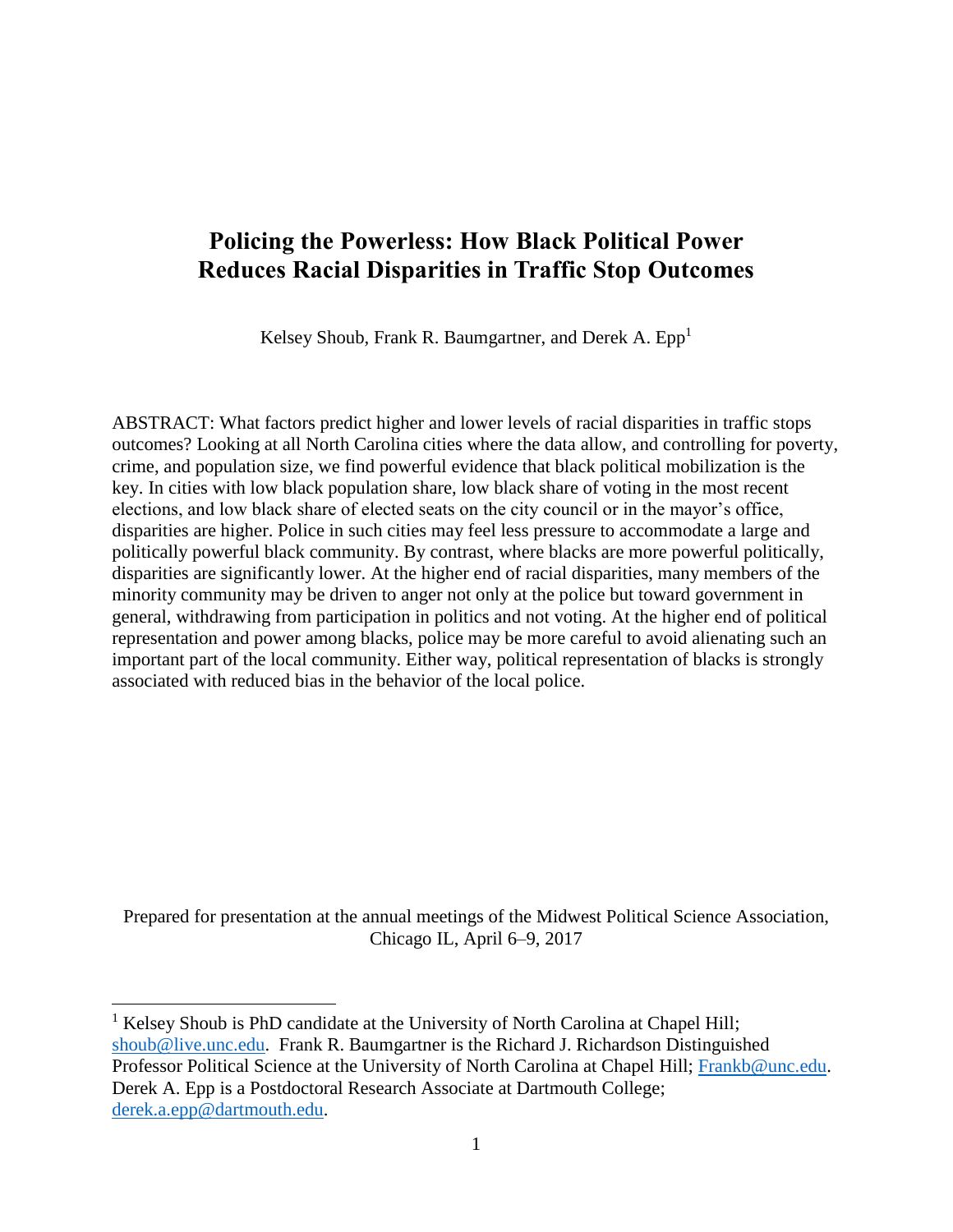Since the shooting of Trayvon Martin in 2012 and the organization of the Black Lives Matter movement in 2013, police–community relations have been in the news. Of course, friction between police departments and the communities they serve is a perennial issue in urban America. The 1992 Los Angeles riots were in response to the acquittal of police officers for the beating of Rodney King, an unarmed black man. The 1967 Detroit riots were sparked by a police raid of a black nightclub. Many of the riots of the 1960s erupted in communities where black neighborhoods were policed by largely white police forces and where trust eroded beyond the breaking point. There is nothing new, in other words, about problems of trust between the black community and the men in blue. However, the last several years have seen unprecedented and consistently high levels of concern, media discussion, and community engagement that have forced or allowed many difficult conversations about race, policing, and citizenship.

In this paper, we ask what explains higher and lower levels of racial disparities in policing across communities. We find striking and powerful evidence that it is black political power. In communities such as Ferguson, Missouri, with little black political representation on the city council or in local government, police were found to target the large black community for more aggressive actions without apparent fear of political repercussion (see US DOJ 2015). Our analysis of North Carolina communities suggests that Ferguson was no anomaly. First, the degree of disparity, with blacks 107 percent more likely to be searched after a traffic stop than whites (US DOJ 2015, 62), would put Ferguson just above average for North Carolina cities; it would be no outlier. Second, the correlation between disparate treatment of whites and blacks and low political representation of blacks in important local government positions, given their share of the population, is in fact typical. Our study shows the key role of political representation and voice in ensuring equitable treatment of blacks and whites. As such, we take the tragedy of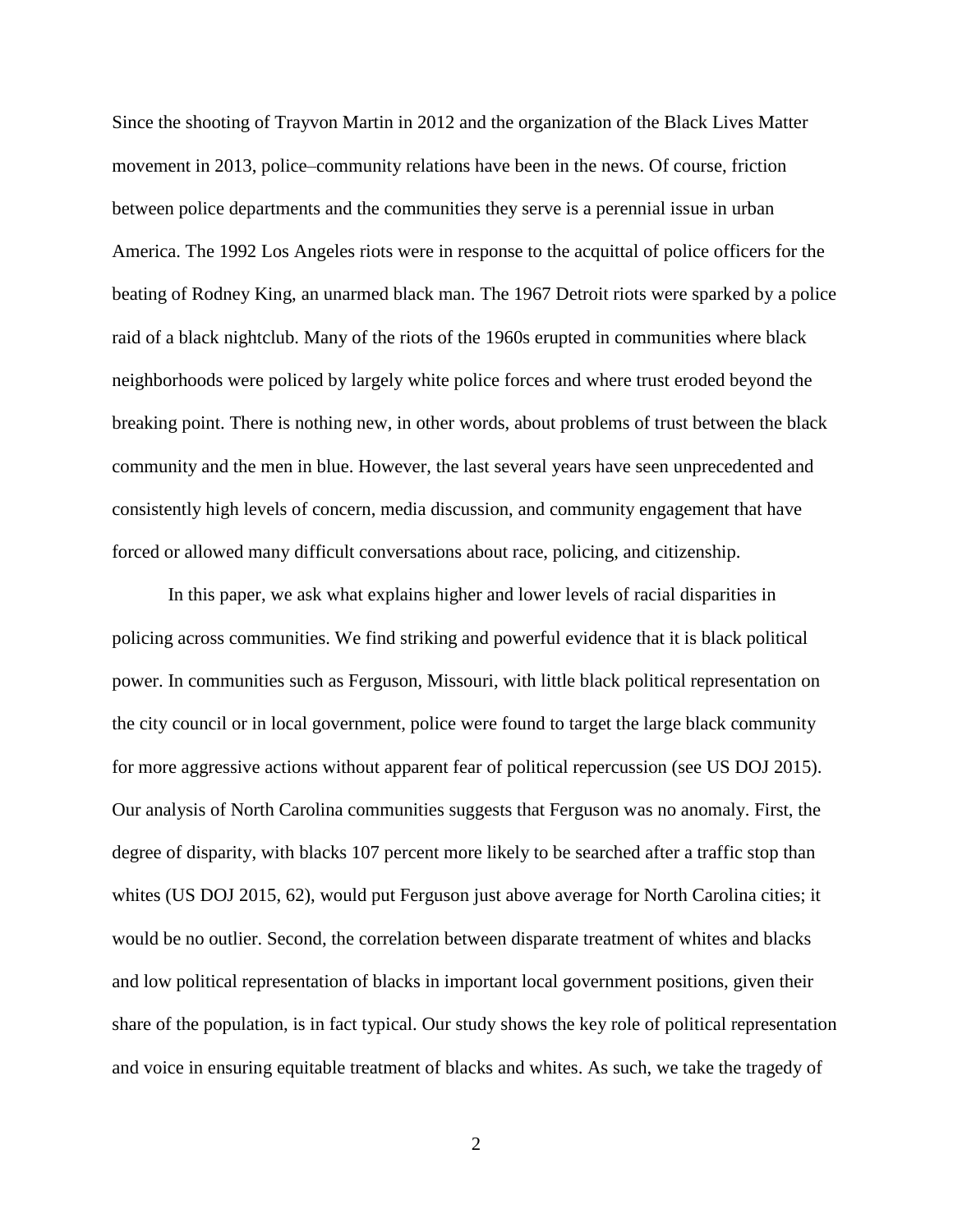Ferguson, and seek the broader lessons. One key lesson: Voice matters. Voting matters. Where blacks do not vote or gain electoral success, police are significantly more likely to target them for disproportionate enforcement actions. While our study points to some significant problems, it also points to two routes to improvement. One is political mobilization and representation. But another is fully within the control of the police: Control the targeting of police "investigatory" stops on black motorists.

Since the 1960s, aggressive police targeting of minority communities has been justified by the "war on crime." Even routine traffic stops were seen as a means by which the police could target drug couriers and put an end to the epidemic of drug abuse that has long generated so much concern. In declaring a "war on crime" and a "war on drugs" political leaders asked our police forces to target those responsible for crime and to use all means to inhibit their actions. The Court declared in its 1968 *Terry v. Ohio* decision that the police could briefly detain and conduct a limited search (e.g., "pat down") any individual they reasonably suspected might be involved in crime. The "reasonable suspicion" threshold is considerably lower than the "probable cause" threshold typically required for a search. Most importantly, criminal justice research provided few clear guidelines about what might exactly constitute a "reasonable suspicion." In the lack of clear guidelines, police were essentially asked to use their intuition, instincts, training, and best judgment. While an officer's best judgment might be accurate, questions remain if the vast discretion afforded an individual police officer to detain this or that individual might allow unwarranted racial biases.

Routine traffic safety patrols, like other police activities, have been dramatically affected by these changes, of course. In particular, the war on crime saw the introduction of the "investigatory stop," which are stops where an officer pulls a driver over because they look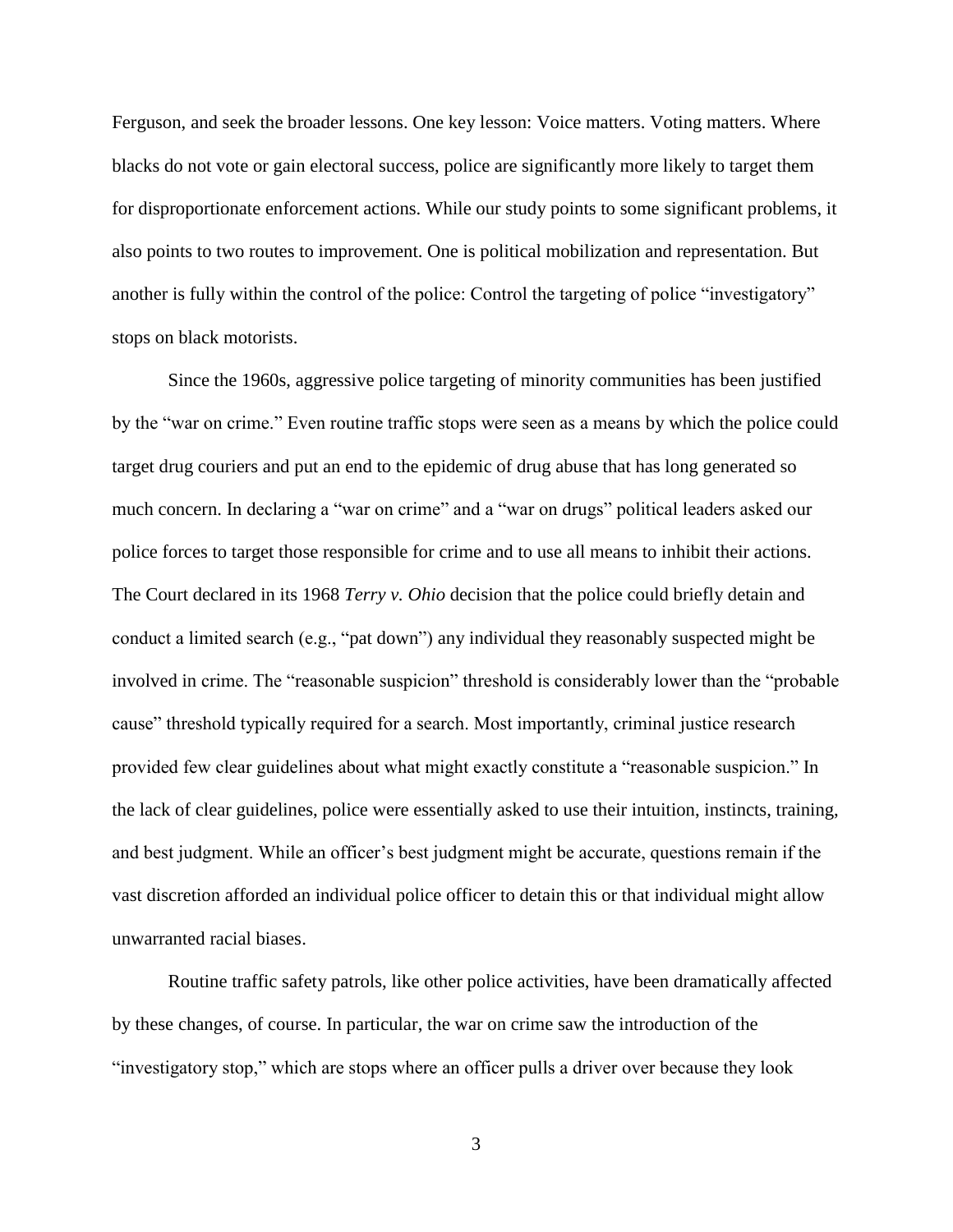suspicious or out-of-place, rather than in response to a serious traffic violation. Investigatory stops are legal because there are so many traffic laws that virtually every driver is routinely guilty of breaking one or another of them. The Court ruled in its unanimous 1996 *Whren v. United States* decision that any traffic violation provided the opportunity for an officer to pull over a car. Crucially, there was no requirement that the officers act in an equitable manner when deciding which car to pull over. If 10 cars are speeding, the officer may decide to pull over that one driver who seems otherwise to be of interest, perhaps because of how they look. By the Court's logic, it is unreasonable to arrest all the speeders, so the police must have discretion to pull over this driver rather than that one. And, by breaking the speed limit, all drivers opened themselves up to the possibility of a traffic ticket and a conversation with an officer. Of course, once that conversation starts, the officer may decide that they would like to search the driver or the vehicle, and they may seek probable cause or ask for consent. In *Whren*, the Court essentially declared that all drivers were subject to police stop, and that the stops need not be distributed in an equitable manner. Police could use their best judgment in deciding whom to stop.

The police were not expected to stop all speeders, all those veering slightly out of their lane as they drive, all those driving in the passing lane of a freeway, or all of those with a cracked brake light, a dangling mirror, or an obscured license tag. Officers could pick and choose those offenders who seemed to be of greater interest. And, with hundreds of traffic laws and great discretion in their interpretation, officers could pull over virtually any car. Writing for the unanimous majority, Justice Scalia wrote:

Petitioners urge as an extraordinary factor in this case that the "multitude of applicable traffic and equipment regulations" is so large and so difficult to obey perfectly that virtually everyone is guilty of violation, permitting the police to single out almost whomever they wish for a stop. But we are aware of no principle that would allow us to decide at what point a code of law becomes so expansive and so commonly violated that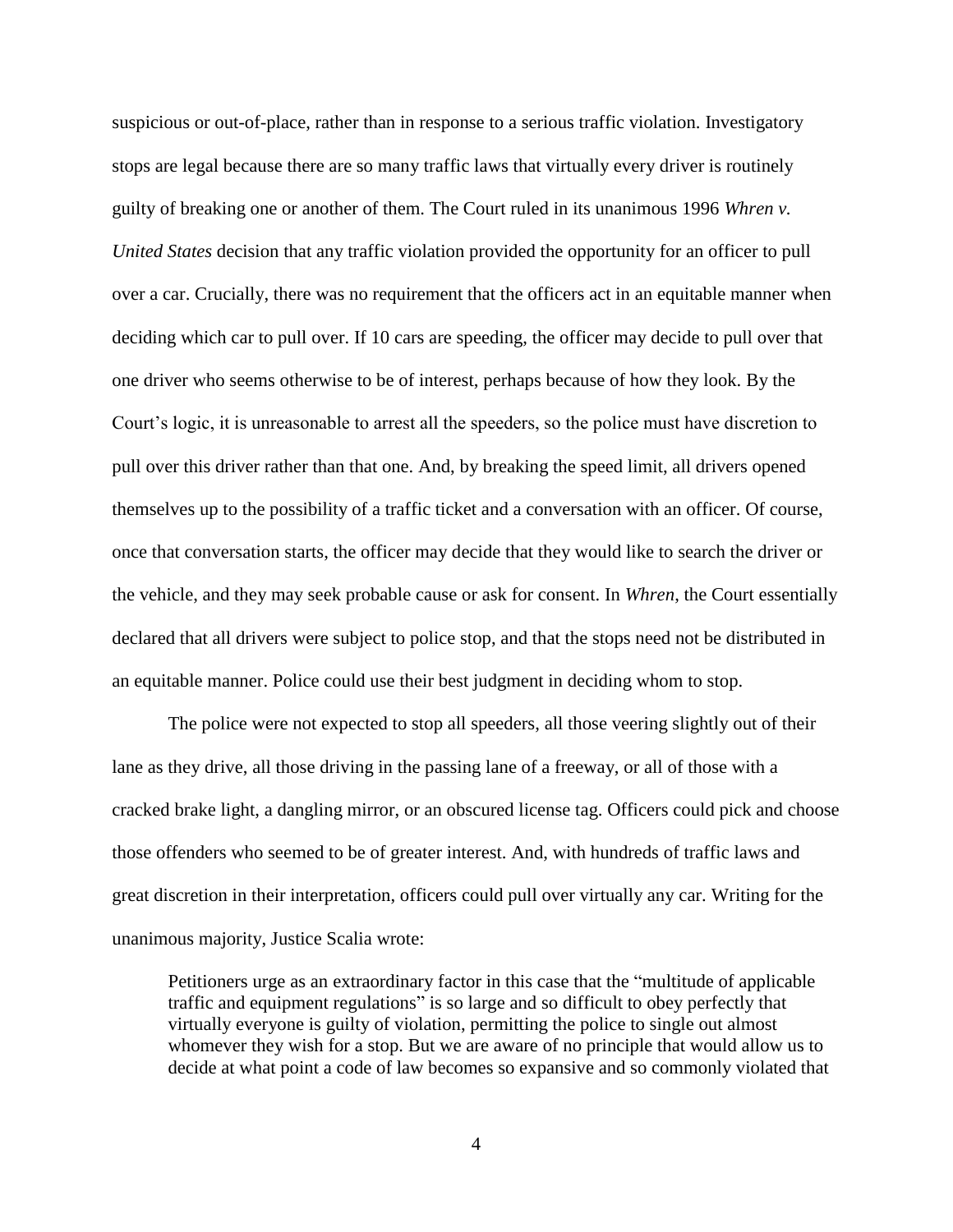infraction itself can no longer be the ordinary measure of the lawfulness of enforcement (*Whren*, p. 818).

Once pulled over, officers could seek consent or use probable cause to conduct a search of the driver, passengers, or the vehicle. Effectively, the Court permitted the use of routine traffic stops for targeted criminal investigations. Police chiefs and politicians justified these actions as necessary to fight the war on crime and the Supreme Court did not see any viable route to standing in their way.

Consistently through the war on crime, police agencies have made clear that "you have to kiss a lot of frogs before you find your prince"—very large numbers of traffic stops would have to occur before an officer might find a large cache of drugs, contraband, or a felon on the run. Unstated in that calculation was that many Americans would be subjected to police investigations so that a small number could be searched or arrested. Those who were momentarily detained were said by the Court to have suffered only a trivial inconvenience. The key element in this targeting, which kept it hidden for so long from those who might have objected, was that middle-class white Americans were largely exempt from its consequences. On the other hand, members of minority groups, especially young men, were subjected to a lot more than just an occasional trivial inconvenience. Police routinely targeted poor neighborhoods, individuals with certain forms of dress, males rather than females, younger people rather than older ones, and minorities rather than whites. Thus, millions of Americans have been targeted for more intensive police attention outside of the gaze or knowledge of most middle-class whites.

We propose that these differences manifest most clearly in the level of discrepancy between how a police agency treats the black members of its community and how an agency treats the white members of its community. Two possible sources of agency-level variation in policing behavior toward white and black drivers are examined here. These are: 1) the level of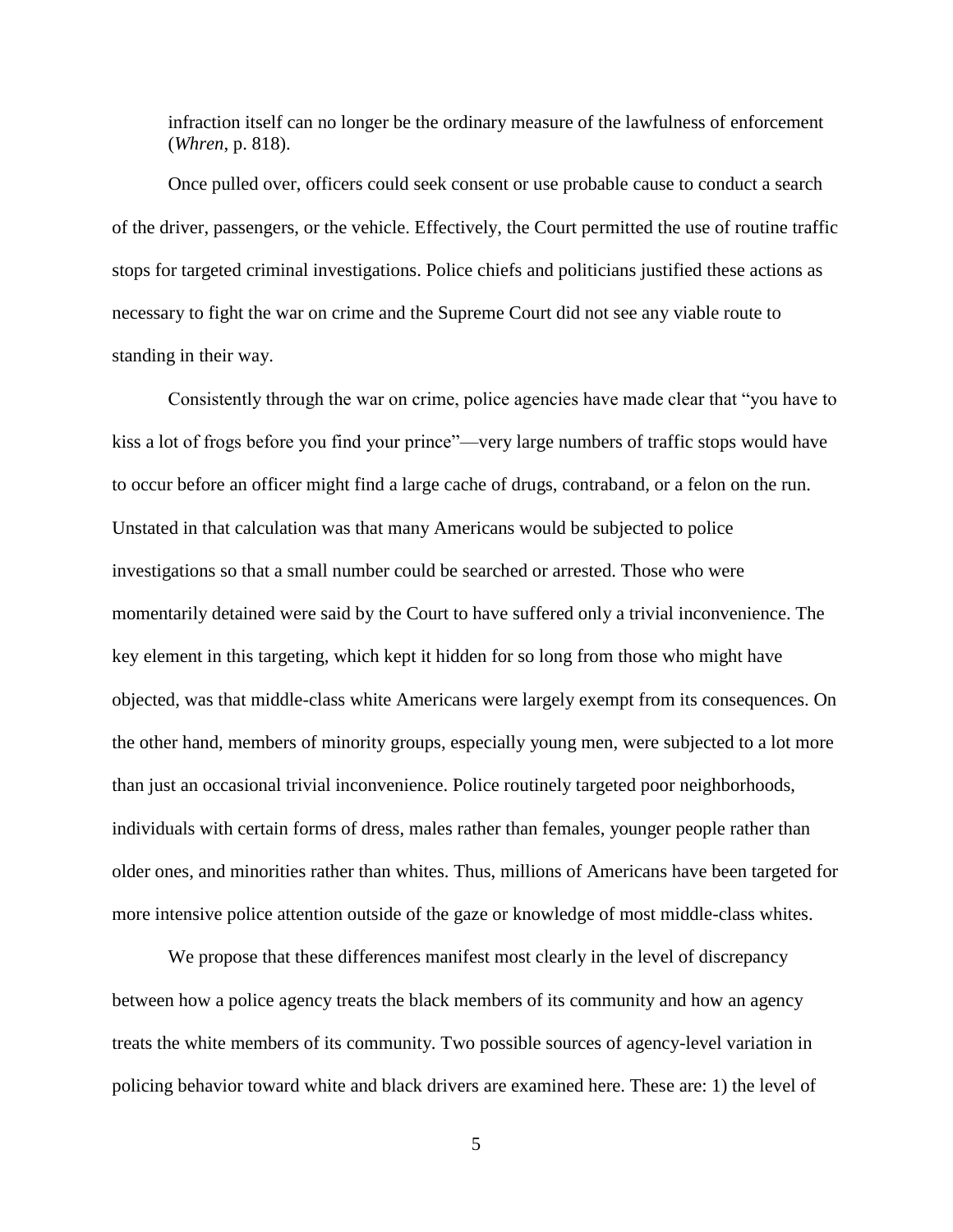discretion officers have because of investigatory stops, and 2) the political power of black communities. So, agencies can affect their disparities through simple reforms by restricting discretion among officers, and we suspect that areas where black community members can make their voices heard will encourage agencies to take these steps.

We look at differences in outcomes following traffic stops across 86 police agencies in North Carolina.<sup>2</sup> Comparing the level of disparity by social groups, we find that in those communities where blacks have the lowest level of political power, racial disparities are greatest. In the communities where the black population is larger, has more voice in elections, and controls more seats on the city council, disparities in policy are lower. Police targeting is greater where the targets are powerless.

### **Theoretical Expectations**

 $\overline{a}$ 

Disparate policing is the differential treatment of communities by police officers and agencies. Here we focus on differences in policing of white and black communities and the potential disparities in policing that occur. Specifically, as this relates to traffic stops, disparate policing is observable and can be felt in a number of ways. In the course of this paper, we discuss disparate policing as it manifests in two ways: during and at the conclusion of a stop. During a traffic stop, a police officer may or may not choose to search a driver. At the conclusion of a traffic stop, a police officer may choose to let the driver go without given them a warning, ticket, searching or arresting them, the officer may issue a verbal warning, the officer may issue a written warning,

<sup>&</sup>lt;sup>2</sup> We exclude state police, county sheriffs, and specialized police agencies (e.g., university or hospital police forces) in order to focus exclusively on those cases where the political environment of the municipal government may affect policing. In future analyses, we may add county sheriff agencies to this analysis; sheriffs are elected officials and may be sensitive to the questions we explore in this analysis as well.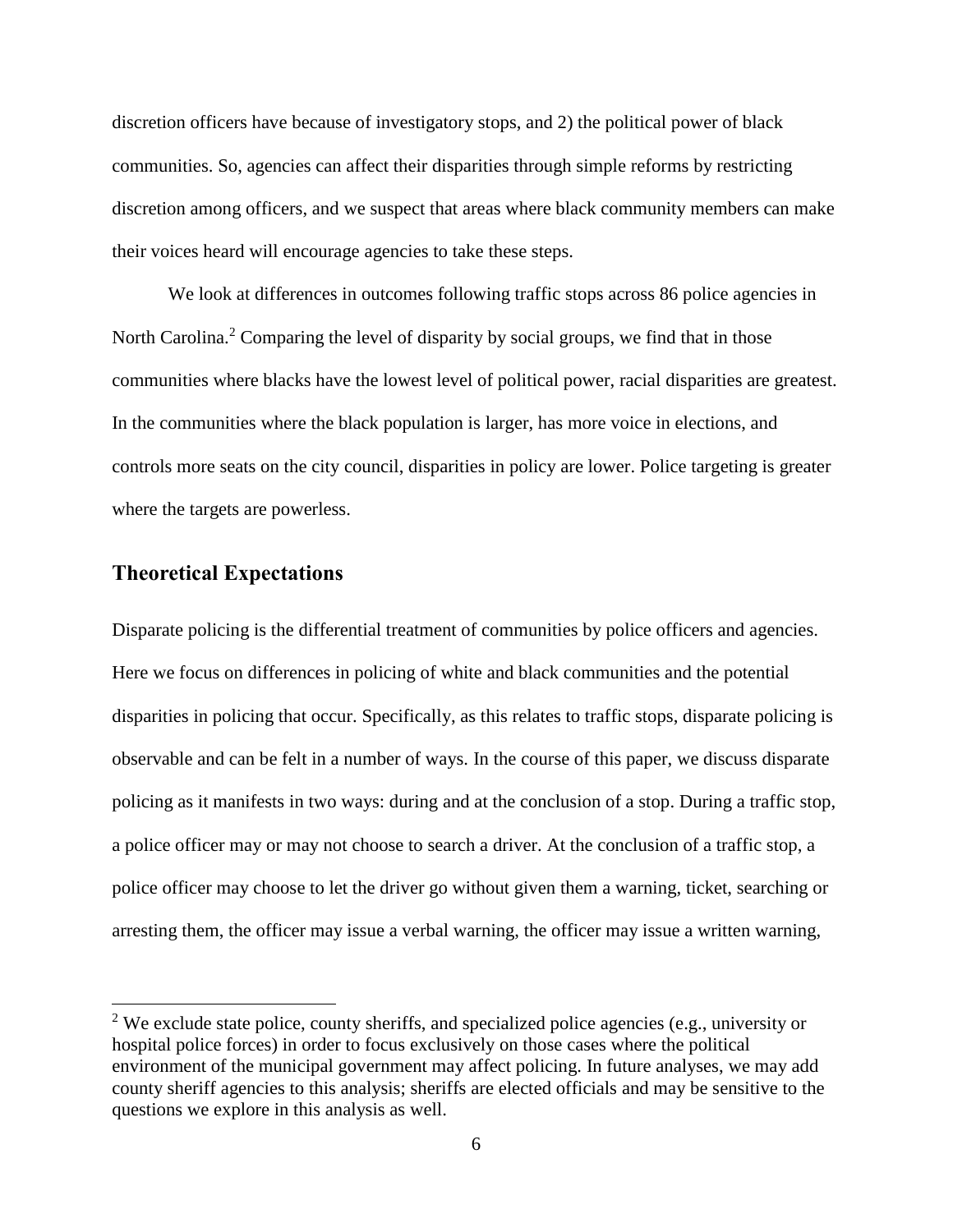the officer may issue a ticket or citation, or the officer may search or arrest the driver. We group the first two outcomes (verbal and written warnings) into one category called "light outcome." Citations are the modal outcome of traffic stops and so we can consider this the "expected" outcome, leaving searches and arrests as the less common "harsh" outcomes.

Here we develop and explore two possible sources of agency-level variation in disparate policing behavior. First, we propose that the level of discretion allocated to officers influences outcomes. Police departments can choose to emphasize or to deemphasize investigatory stops as compared to safety-related stops, and they can choose whom to target with investigatory stops. We find that those agencies which target the black community with investigatory stops have higher racial disparities. Second, we find that those agencies operating in municipalities where blacks are a large share of the population, of the electorate, and where blacks are highly represented among elected officials show lower racial disparities.

#### *Traffic Safety v. Criminal Investigation, A Key Distinction for Traffic Stops*

A key element in the war on crime has been the diversion of all available police activities into the search for criminals, in particular those involved in the drug trade. This has had a dramatic impact on the enforcement of traffic laws. Where it is easy to train a police officer to operate a radar gun, to identify someone running a red light or not stopping at a stop sign, or driving unsafely, identifying criminals as they drive is more nuanced. For this reason, we distinguish between traffic stops that are based on the enforcement of traffic safety laws and those which are more focused on investigations. North Carolina law distinguishes among ten reasons why a driver may be pulled over, as described in Table 1. The table shows how many drivers have been pulled over for each reason from 2002 through 2015, and shows the percent of black and white drivers stopped for each reason.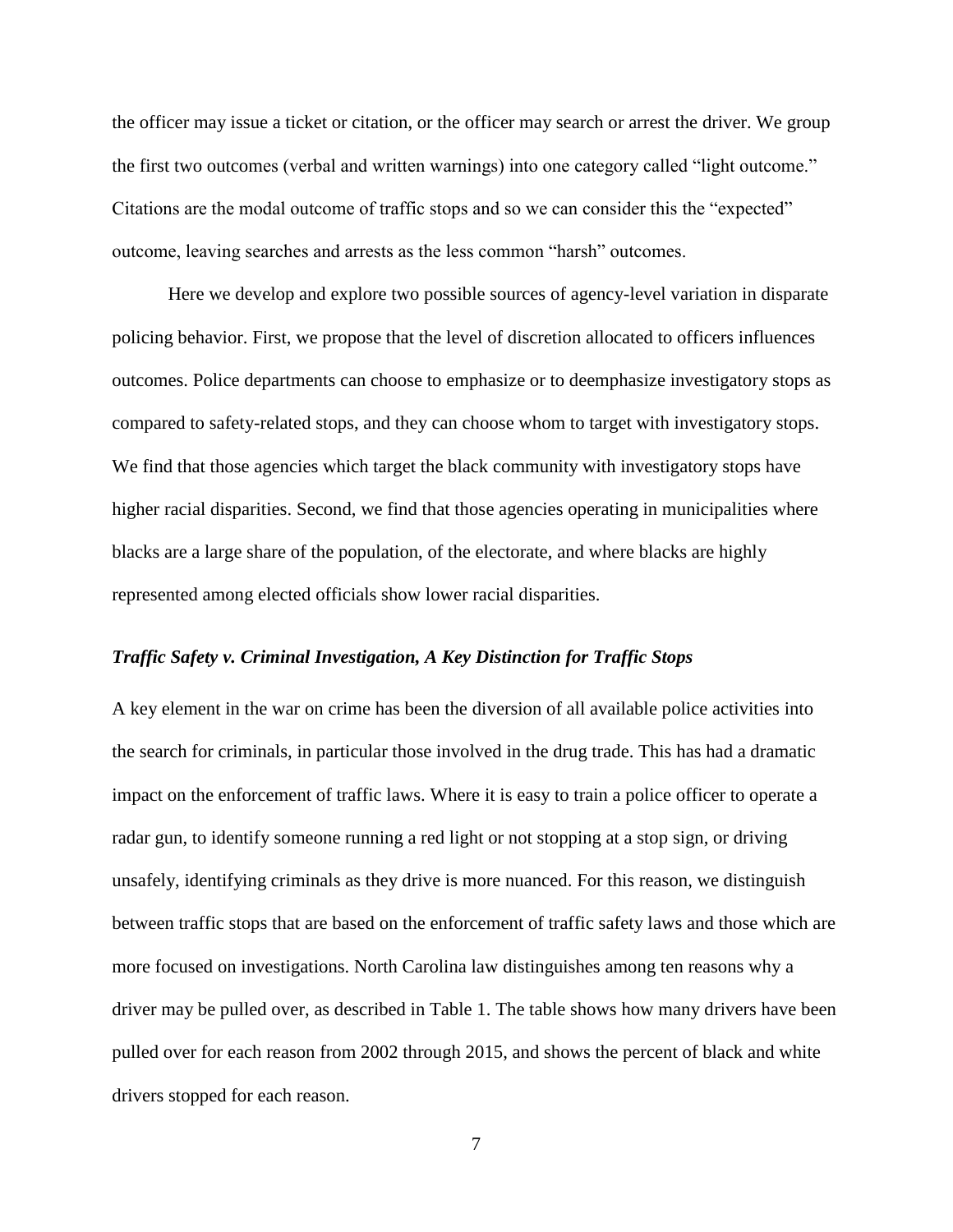| Purpose                   | <b>Stops</b> | Percentages |        |              | B:W   |
|---------------------------|--------------|-------------|--------|--------------|-------|
| <b>Safety</b>             |              | Total       | White  | <b>Black</b> | Ratio |
| Speed Limit               | 8,455,065    | 41.92       | 45.67  | 36.70        | 0.80  |
| Stop Light/Sign           | 923,625      | 4.58        | 4.40   | 4.73         | 1.08  |
| Driving Impaired          | 192,193      | 0.95        | 0.92   | 0.71         | 0.77  |
| Safe Movement             | 1,074,490    | 5.33        | 5.11   | 5.25         | 1.03  |
| <b>Investigatory</b>      |              |             |        |              |       |
| Vehicle Equipment         | 1,727,725    | 8.57        | 7.41   | 10.66        | 1.44  |
| <b>Vehicle Regulatory</b> | 3,297,960    | 16.35       | 14.68  | 20.61        | 1.40  |
| <b>Seat Belt</b>          | 1,867,994    | 9.26        | 10.37  | 7.89         | 0.76  |
| Investigation             | 1,368,208    | 6.78        | 6.18   | 6.88         | 1.11  |
| Other Vehicle             | 1,021,994    | 5.07        | 4.39   | 5.51         | 1.26  |
| <b>Other</b>              |              |             |        |              |       |
| Checkpoint                | 238,891      | 1.18        | 0.87   | 1.07         | 1.23  |
| Total                     | 20,168,145   | 100.00      | 100.00 | 100.00       |       |

Table 1. North Carolina Traffic Stops by Purpose, Black and White Drivers

Note: Data includes only passengers. Total includes Hispanics as well, not shown separately. Checkpoint stops are excluded from any further analysis, as the law requires data to be collected only when an action is taken.

Across more than 20 million traffic stops, by far the most common reason to be pulled over is for speeding; over 40 percent of all traffic stops are for speeding. Just one percent involve the possibility of drunk driving. The table also shows how we distinguish "safety" stops: speeding, stop light violations, driving impaired, and safe movement violations. These are of course debatable; an officer may use "unsafe movement" as a pretext to pull over a driver after seeing their tire touch the white line at the edge of their traffic lane, or pull over a driver for travelling 27 MPH in a 25 MPH zone. On the other hand, equipment violations, regulatory issues (e.g., expired registration tags), seat belt violations, investigations, and "other" stops are more difficult to link to an issue of traffic safety. These are more likely to relate to a pretext or to an investigation, a reason why an officer wants to gain more information about that driver. Again, the distinction is not likely to be perfect, as driving without headlights (equipment) is certainly a safety concern, as can be a seat belt violation. While the data include a number of checkpoint stops, we do not analyze these data because in contrast to the other stop purposes, stops from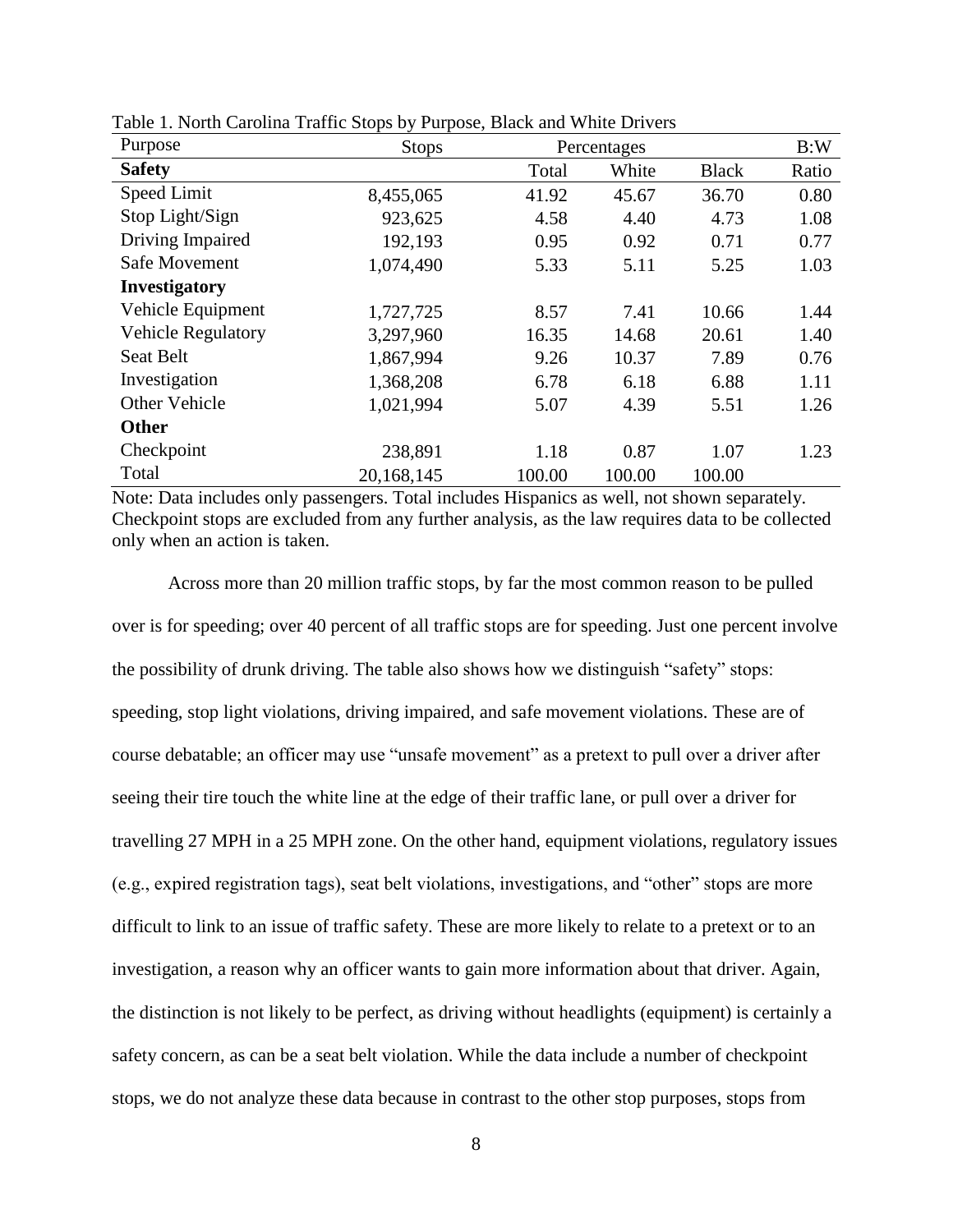checkpoints are recorded only when the officer takes some action against the individual concerned. There is no record of the vast majority of checkpoint stops.

We show the percent of all drivers, whites, and blacks stopped for each of the reasons in Table 1, and the last column, B:W Ratio shows which types of stops tend to be more focused on one race or the other. A value of 1 there indicates that white and black drivers have the same rate of being stopped for that reason; numbers below 1 indicate a relative focus on white drivers, and numbers above 1 show a focus on blacks. The ratio is simply the black percentage divided by the white percentage.

Given that traffic safety stops tend to be based on more explicit criteria (e.g., observed speeding), but that investigatory stops may be more likely to be based on the uncertain search for criminal behavior, investigatory stops are subject to considerable officer discretion. In uncertain situations, individuals rely on heuristics and stereotypes to inform their decisions. As previous research has shown (Glaser, Spencer, Charbonneau 2014; Eberhardt, Dasgupta, and Banaszynski 2003; Eberhardt, Davies, Purdie-Vaughns, Johnson 2005; Correll, Judd, Wittenbrink 2002), use of stereotypes in determining suspicious individuals biases towards the identification of blacks rather than whites. As a result, when given discretion in uncertain situations then judgements will on average bias towards accusing – or at least investigating – blacks over whites. Further, in the aggregate this will appear when a governmental unit increases uses discretionary tactics at higher rates than others (Glaser, Spencer, Charbonneau 2014). Discretion, in other words, can be linked to implicit biases; factors which reduce discretion can also reduce such biases and the disparities they can create. All this is a result of the fact that felons and drug dealers often do not exhibit any systematic driving tendencies that would allow police to distinguish them from law-abiding motorists. It is with the absence of any useful indicators that biased heuristics come into play.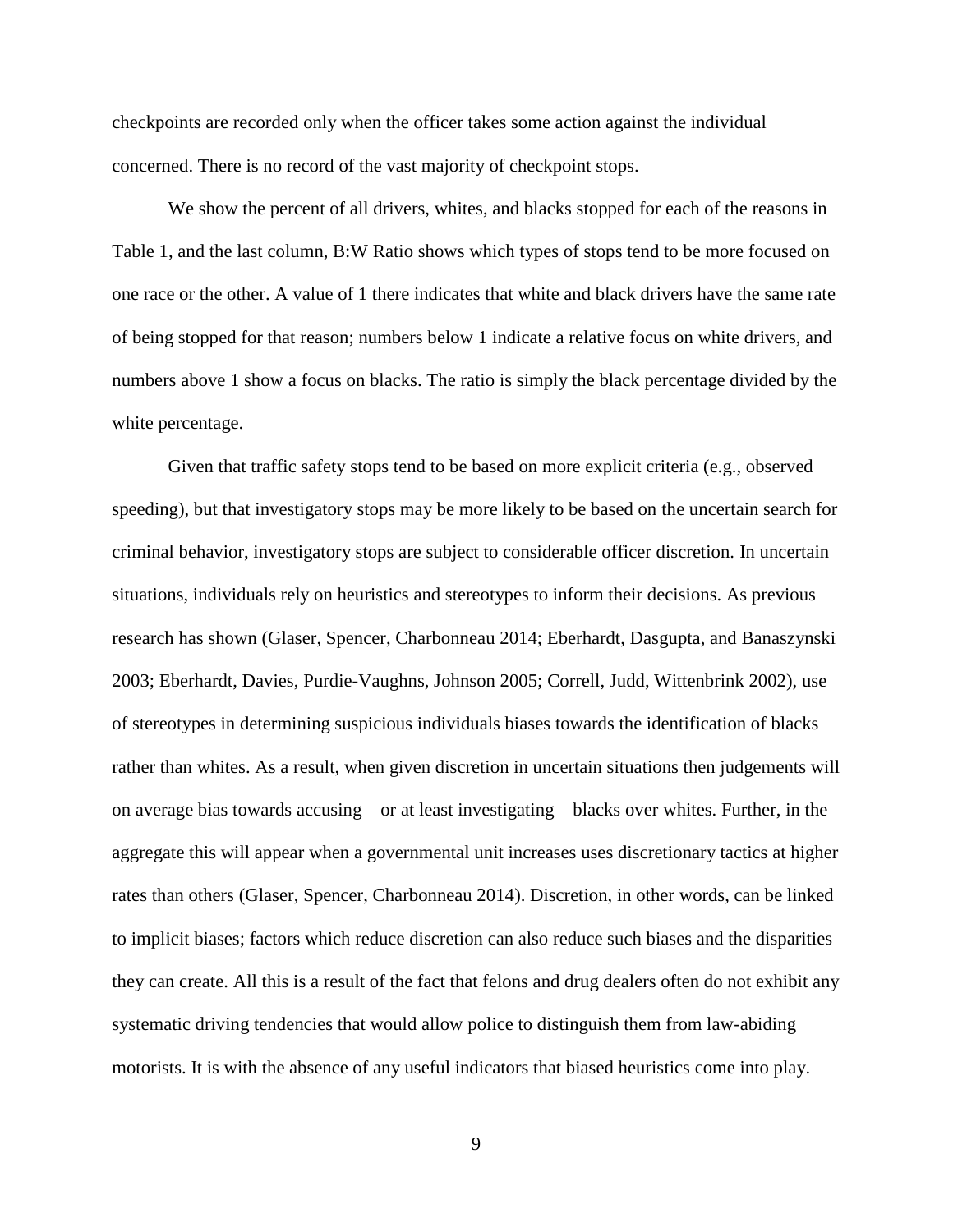Police departments may use traffic stops to increase and maintain road safety, as supplemental tool for investigations, or both. As condoned by *Whren v United States* (1986), traffic stops can be used for investigatory purposes, and they often are. Traffic stops specifically investigatory stops—have been a prominent tool in the war on crime since the 1960s. Investigatory stops (as well as DUI stops) result in higher rates of search than other types of safety stops (such as speeding or stop light / stop sign violations).

Where the police use traffic stops as an investigatory tool, targeted populations are subjected to more intense surveillance. This in turn leads to an increase in the proportion of stops that result in either light action being taken (no action, verbal warning, or written warning) or a search. Light outcomes follow when an officer wants to make their presence known or seeks to get a look inside a car. Searches also are more likely following investigatory stops, as the goal of the stop is to search for contraband. Safety-related stops, therefore, should lead to lower rates of "light outcomes" and searches, but correspondingly higher rates of citations. We compare the rates of white and black drivers in these three categories of stops. Where racially based profiling may be occurring, we expect to see it by high ratios of light outcome stops, high ratios of search rates, and low ratios of citations. Ratios are simply calculated as the rate for blacks divided by the rate for whites. Our key distinction between stops made for traffic safety reasons and those which are investigatory in nature focuses on the police interest in keeping the roads safe for other drivers (the traditional traffic safety function) and the diversion of traffic patrol into an avenue for more general criminal investigations. From keeping the roads safe to the war on crime, we have asked our patrol officers to engage in the impossible: find those with the proclivity to engage in criminal without unduly targeting any particular racial or other groups.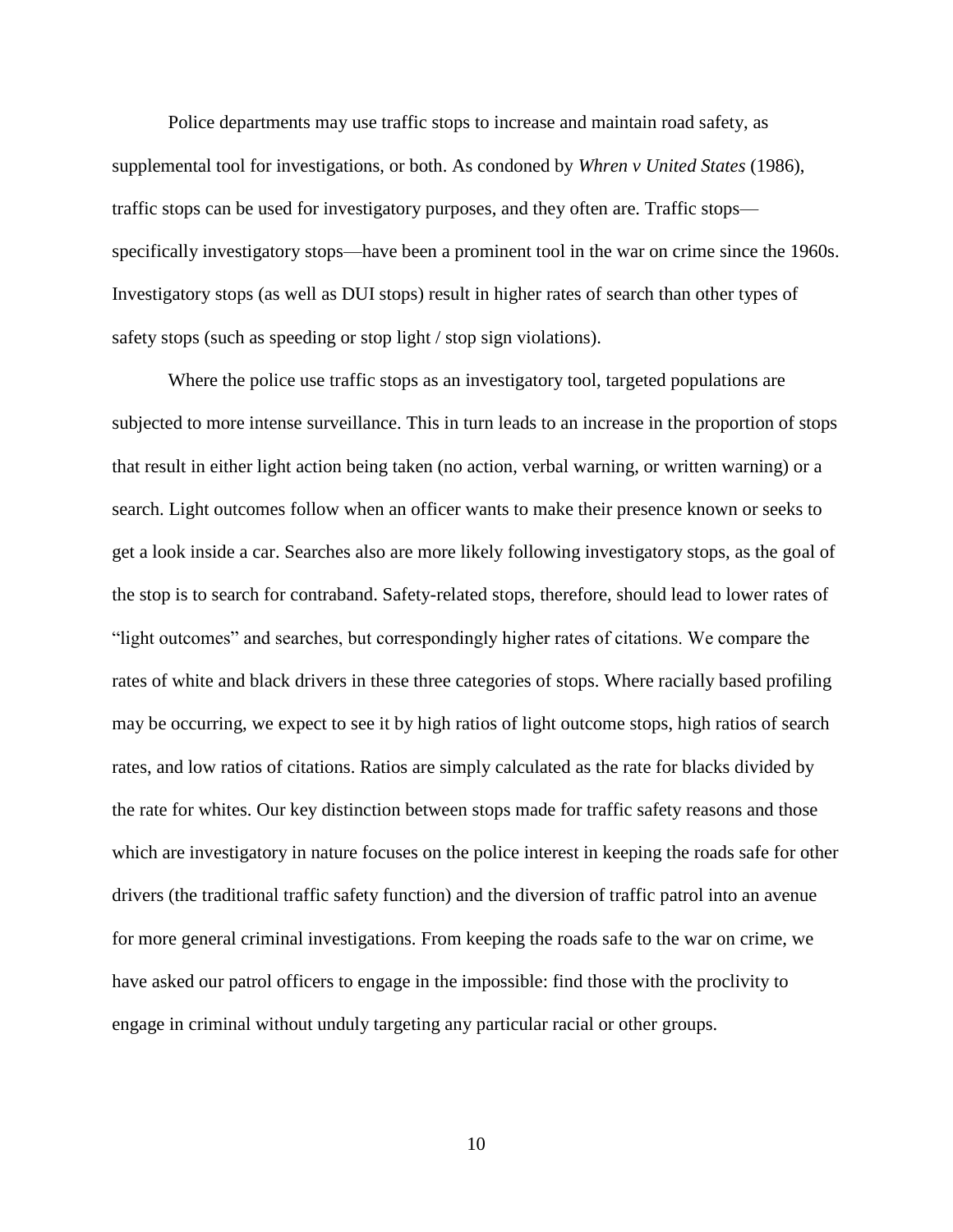#### *Political Power*

A second driving force in explaining racial disparities is political power. By political power, we mean the extent to which a minority group is incorporated into the political process. Incorporation has three faces: presence, voice, and representation. We expect that all three of these variables, separately but especially in combination, will be associated with the degree of disparity in policing. The less the power, the greater the disparity.

First, a group has some power in the system merely due to its *presence* in the community. Numbers matter, and small minorities are easier to target for harsh treatment than larger groups or majorities. Elected officials aim to represent the interests of their communities. Bureaucratic agencies are attuned to their constituents. No local political leader would reasonably be expected to support policies that alienate a majority of the population. For smaller minorities, it may be easier to justify or ignore some problems. As a group's presence grows, then their political power grows. Because law enforcement is one aspect of local government, the presence and relative size of different groups in the population should influence its policies and practices. We would expect the same in schools or other local bureaucracies.

To be heard, a group must have voice, and in our system voice may be represented as the share of voters. Therefore, while the two are highly related, we look separately at the population share of white and black citizens as well as their respective shares in the electorate. Voters express their voice, and determine who is or is not elected or reelected. Citizens or other residents who are present, but who do not vote, can expect their interests to be less well represented. Voice is the share of the voters who come from each racial group.

Finally, descriptive representation matters. Cities with no black or minority representation on the city council, mayor's office, or other elected bodies may see less attention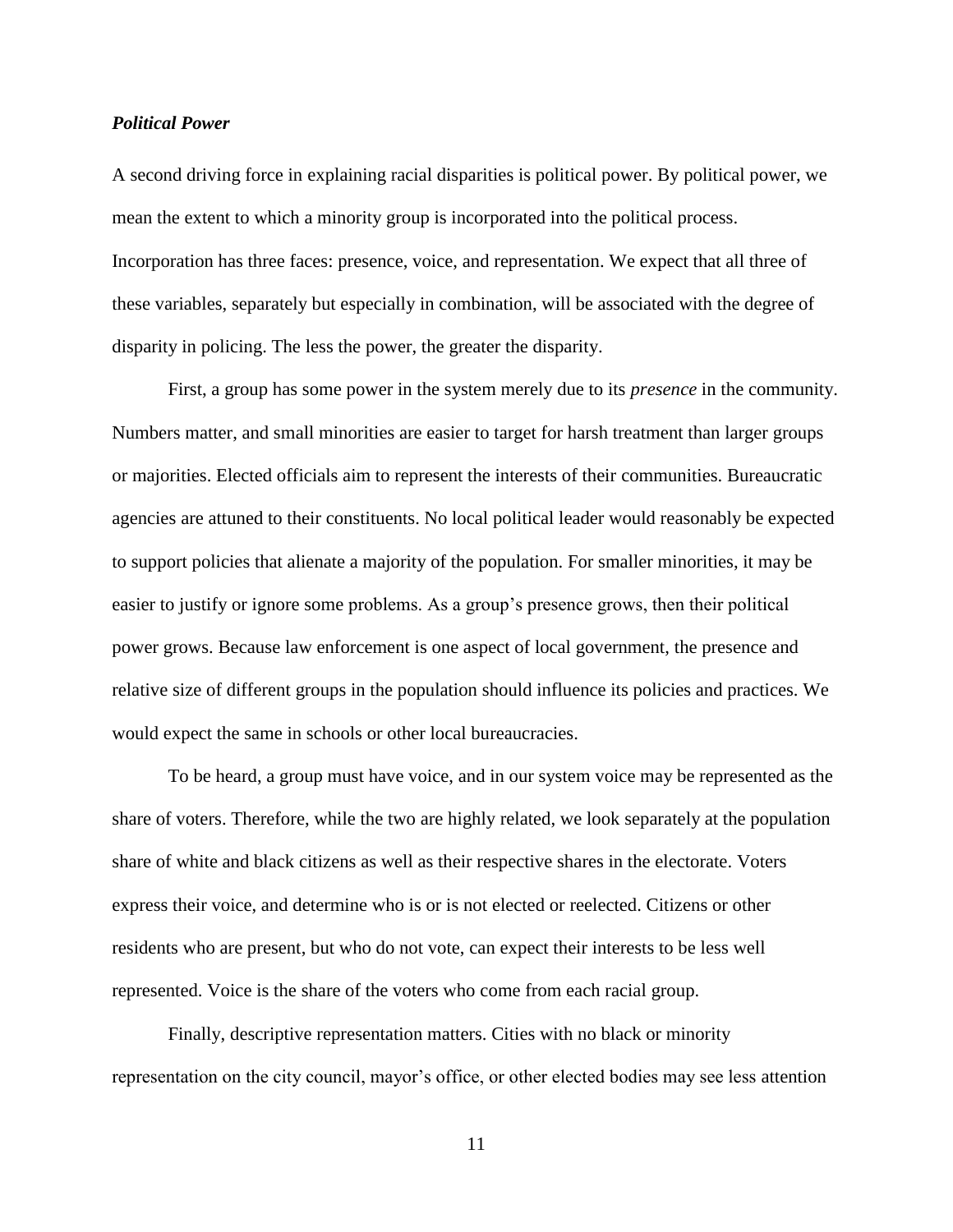to issues of racial equity during routine deliberations. Those with large numbers of minorities on the city council may see attention regularly paid to concerns of minority groups within the population and electorate. Descriptive representation amplifies concern for minority-relevant issues over and above what it might otherwise be. Scholars have previously found that the female share of seats in state legislatures is related to legislative attention to issues of particular concern to women (Branton 2005, Branton and Ray 2002, Cammisa and Reingold 2004), and the same has been found with regards to racial minorities, (Cannon 1999, Grose 2011), LGBT representatives (Hansen and Treul 2015), and blue-collar workers (Carnes 2013, Carnes 2012). Closely associated with our own interest in policing, but not focused on traffic stops, Salzstein (1989) and Stucky (2011) both investigated the linkage between having a black elected officials and the relative rates at which black men are arrested, across a number of cities. On average, these studies suggest that the presence of a black mayor and/or a majority black city council decreases the black arrest rate.

Taken together, community presence, political presence (voice), and presence in government (representation) make up the political power of a given group. As each increases, influence over policy grows. One such group that responds to these pressures because they are a part of the local government is the local police department. Public agencies cannot be expected to ignore the needs or preferences of large, loud, and well represented constituencies. They may or may not choose to do so for those with low values on the three variables we have enumerated.

#### *Alternative Theories and Controls*

While our understanding of the dynamics of political representation leads us to expect a linkage between presence, voice, and representation with racially disparate outcomes in policing, other social scientists have previously offered slightly different expectations. In particular, we consider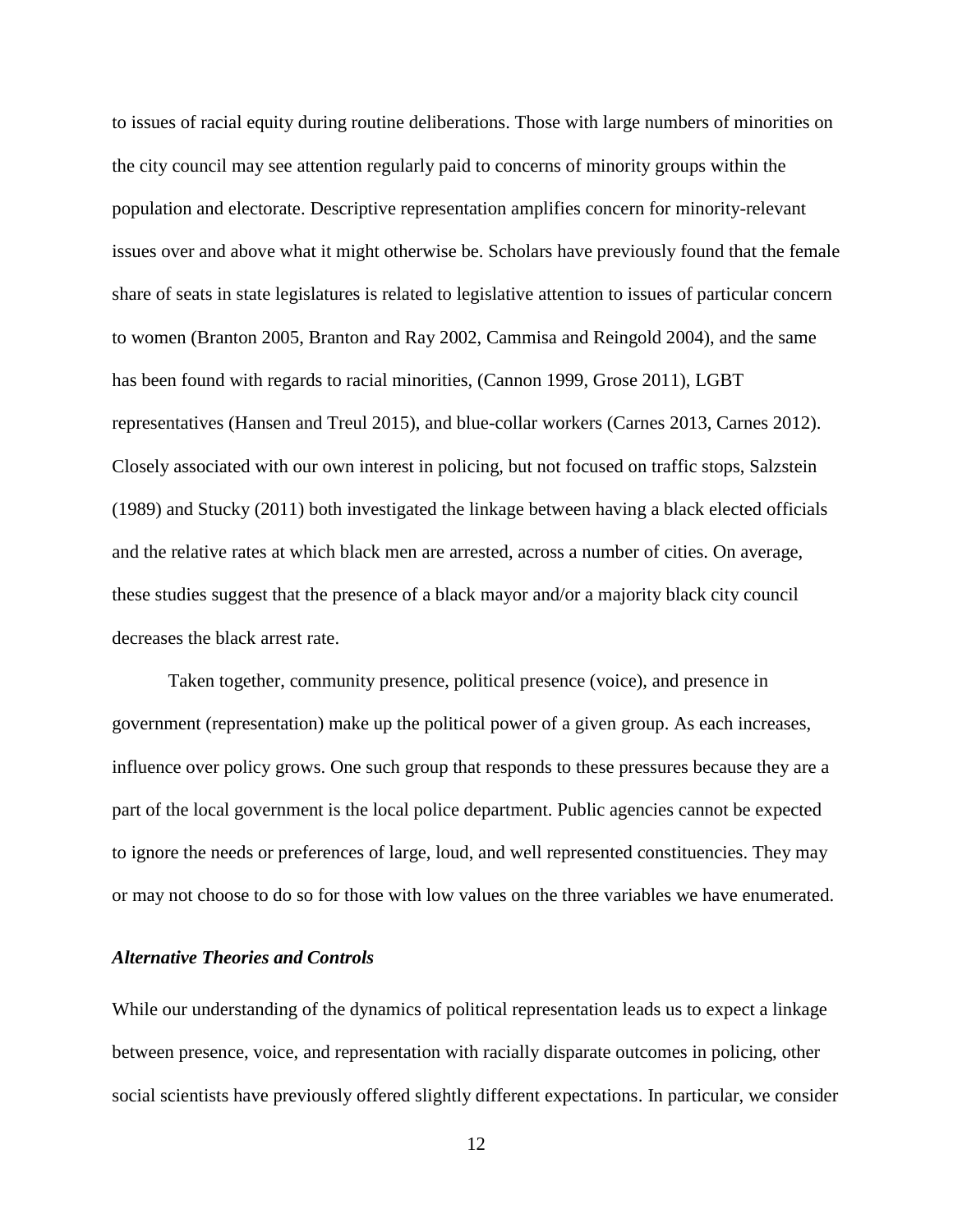two alternative theories on how group presence—specifically the size of the black population in a community—influences policies and practices.

First, a number of social scientists have proposed that racial majority groups will implement social controls directed at minority groups to maintain dominance, which is known as the racial threat hypothesis. They do so because of a real or perceived risk that minority racial groups compete with them for economic and political power. To maintain dominance, elected officials and those organizations tasked with maintaining order will put in place policies that advantage the majority while disadvantaging or even demonizing the minority (Blalock 1967; Blauner 1972; Horowitz 1985; D'Alessio and Stolzenberg 2003; Stucky 2012). One such group charged with social control is the police department. As a result, police departments adopt policies and institute norms that favor and sometimes aggressively maintain the current balance of power (Stucky 2005, 2012). Racial threat theory also suggests a non-linear relationship between minority group share of the population and majority response: where minorities are very small in numbers, there is no threat at all. The theory suggests that majority response (or hostility) should be at its greatest as the minority group grows to a substantial share of the population. Different scholars have used different definitions of exactly what is the maximum threat level. After all, once the minority share is above 50, they are no longer a minority at all and the theory should suggest that its effects should be reversed.

Minority-threat theories typically have been tested in locations where the majority population is white, and provide little guidance on how measures and tests of the racial threat hypothesis should apply in majority-minority environments. In North Carolina, many local communities are in majority non-white. As a result, we propose that rather than racial threat being the cause of discrepant outcomes, it is the extent to which a community incorporates its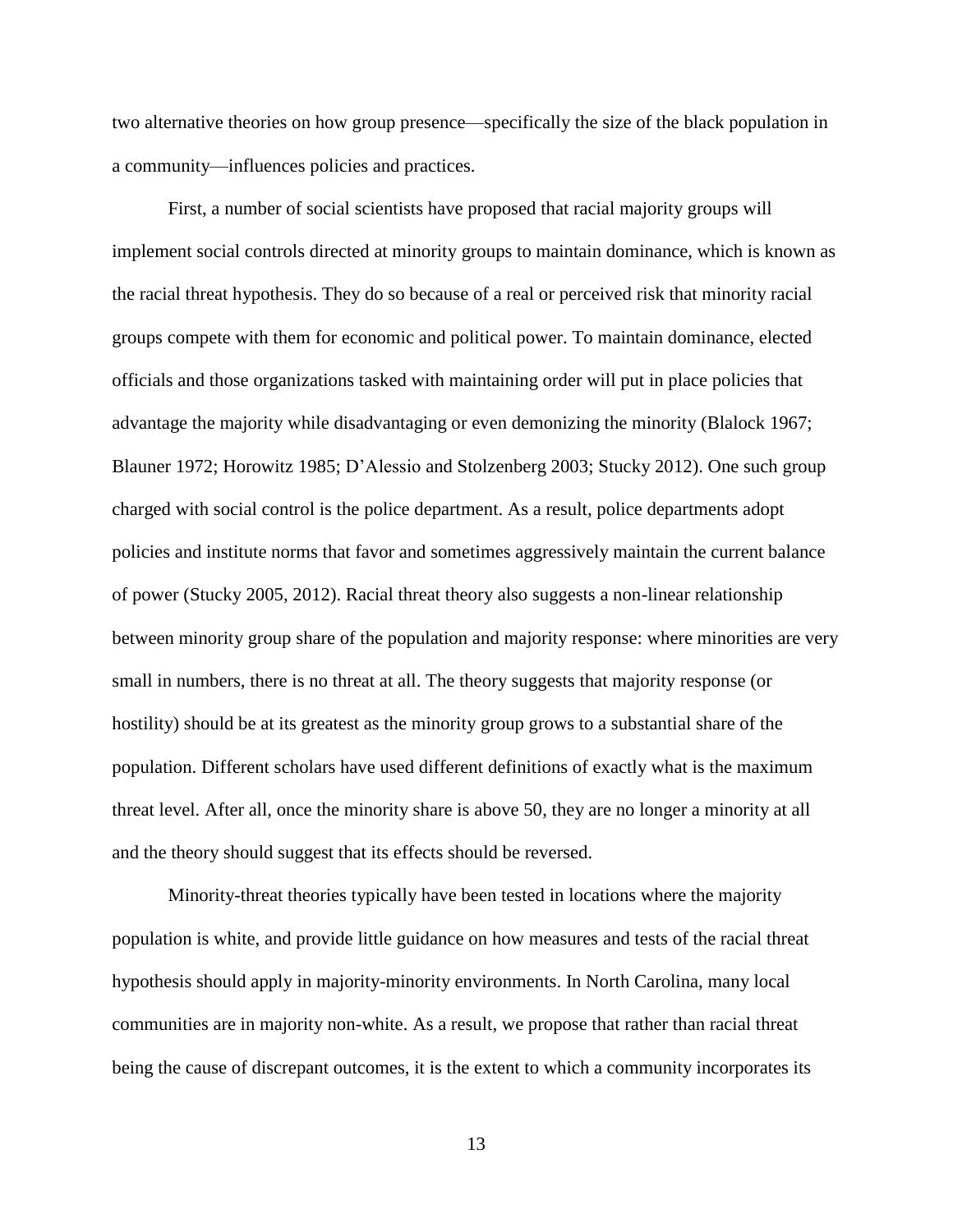minority members. In testing the racial threat hypothesis, we found that our measure of black political power is highly correlated with it; that when we use racial threat rather than our measure of power in a similar regression the racial threat variable (whether measured as the difference in the black population from 20, 30, 40, or 50 percent of the population, or by including both percentage black and the square of that value in the model) is typically a significant predictor of racial disparities in traffic stops, but that it is substantively very low, with a value of zero to two decimal places. For these reasons, we estimate a model here using our political power index rather than a separate variable corresponding to the racial threat idea. Given that some of our communities include black majority populations, we believe that our index of political power is more appropriate for substantive reasons. Empirically, it performs better as well.

Second, as discussed in earlier chapters, one frequent explanation for discrepant patterns in policing is that police officers simply look for people who are out of place; at the institutional level, this might look like an order to investigate "fish out of water." However, we do not look at municipalities with extremely low numbers of white or black drivers because of concerns about the reliability of any calculations based on low numbers of drivers being stopped, especially since we are interested in what proportion of them are searched, an event that is relatively rare, statistically speaking. More generally, the "fish out of water" explanation can blend into the "powerless minority" explanation that we explore here. We do not assess the situations where blacks (or whites) are almost invisible in a given town, but we certainly do explore those towns where one group or the other might be only five or ten percent of the population. This is consistent with our main research focus, in fact.

Finally, we control for three important demographic variables in all of our models: the level of crime, poverty rate, and population size. Crime matters because traffic stops have been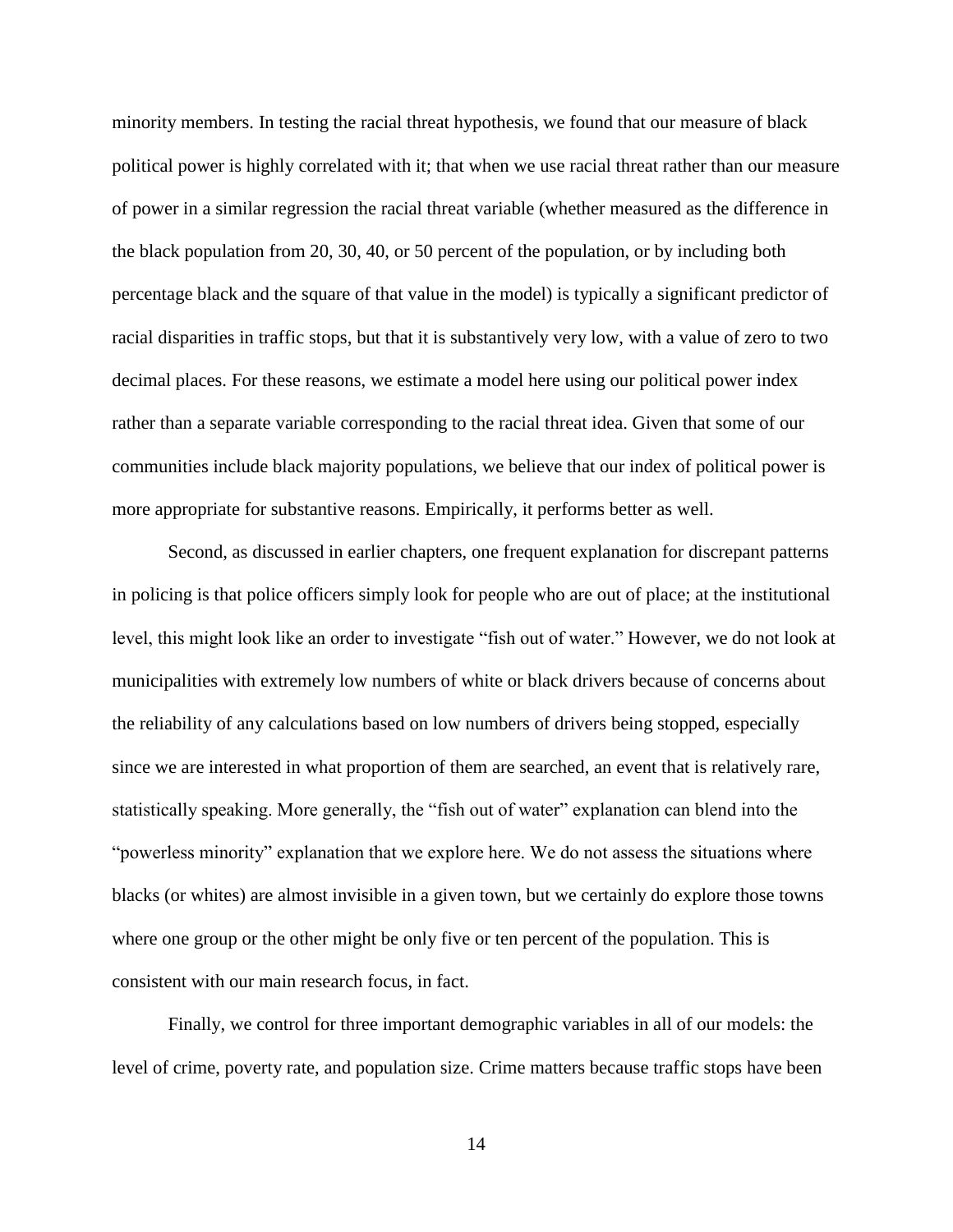used as a tool in the wars on crime and drugs: neighborhoods with high rates of crime, may lead to a more aggressive police presence. Readers should note, however, that levels of crime are correlated with race in North Carolina as elsewhere, because both higher levels of crime and greater numbers of black residents are found in cities. Poverty matters because it affects policing in many ways. People in poverty may drive cars with equipment or registration problems that generate more traffic stops. As these factors are not about race, we want to control for them in our analysis. Levels of poverty are of course correlated with race in North Carolina as elsewhere. Our findings below therefore should be interpreted with an awareness that any race effect we find is over and above whatever part of that effect that might be due to poverty. Similarly, we control for the population size in each municipality. Large municipalities feature many differences from small towns, including in the structure of their police departments (e.g., their institutionalization and bureaucratic structure), the ability of political leaders to respond to local neighborhood concerns, and sheer physical scope, making policing considerably more complex, and potentially more geographically distinct, in larger cities as compared to small towns.

#### *Hypotheses*

Based on the above, we formulate a series of observable implications to test. Understanding that our theory of political power relates individually but especially in combination to its three components, our expectations are very simple.

H1: Higher levels of political power are related to lower levels of racial disparity in traffic stops outcomes.

What is the mechanism by which disparities occur? Following from our discussion of investigatory versus safety-related stops, we expect that investigatory stops are the mechanism by which black drivers are targeted, compared to whites. In those towns where the ratio of blacks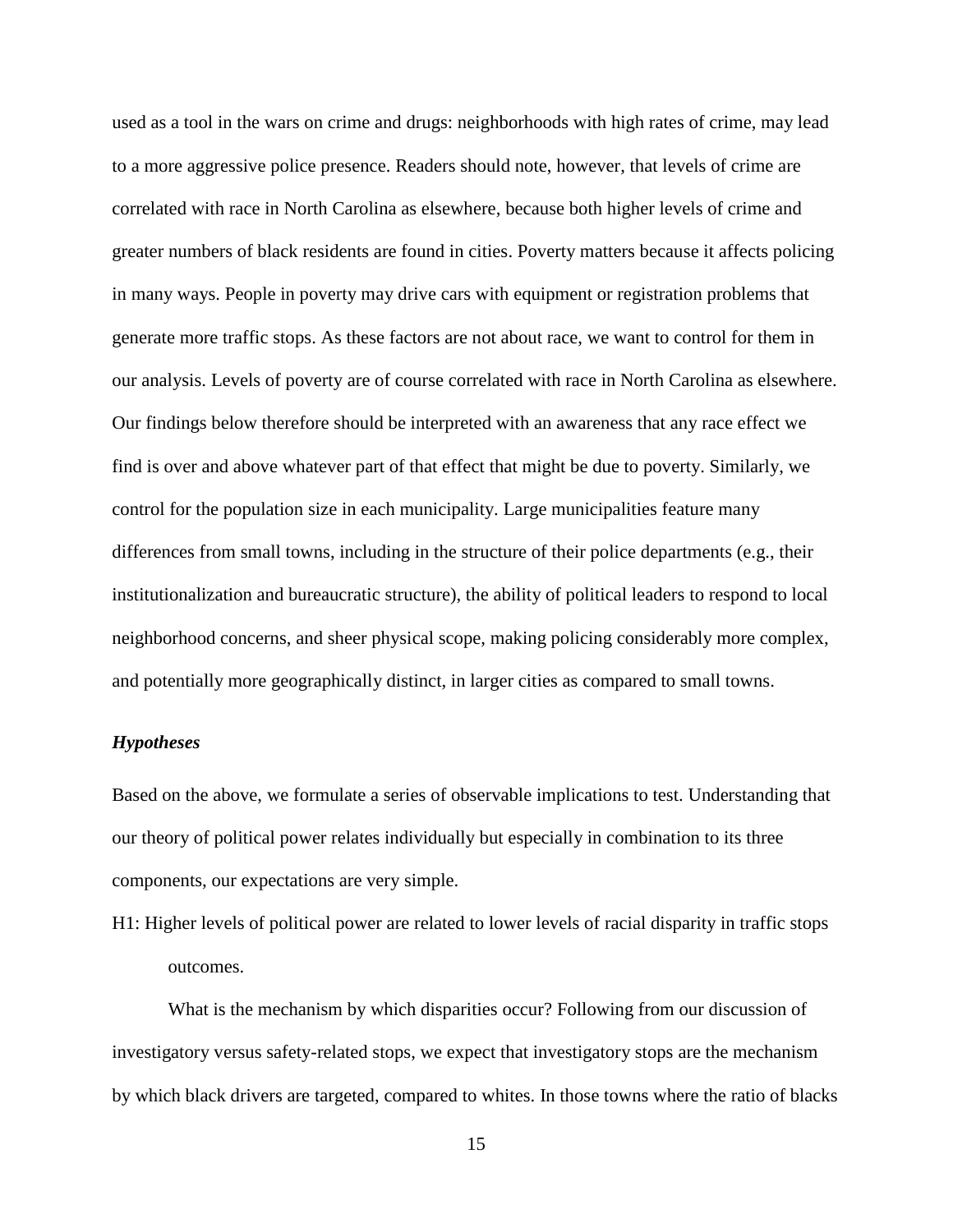to whites pulled over for investigatory stops is higher, we take this as an indicator of targeting, and expect it to be related to higher disparities. This leads to:

H2: The ratio of black drivers to white drivers pulled over for investigatory traffic stops is positively related to the degree of racial disparity in outcomes of those stops.

We test these two hypotheses with regard to a) investigatory stops, b) searches, c) "light outcomes", d) citation rates, and e) arrests. This progression moves from start to the end of the traffic stop.

### **The Test Case: North Carolina**

We focus on traffic stops in the state of North Carolina conducted between 2008 and 2015. North Carolina was the first state in the nation to mandate the collection of demographic data following any traffic stop, passing the law in 1999. Beginning on January 1, 2000 for the State Highway Patrol, and in 2002 for all but the smallest police agencies, officers have recorded the age, race, and gender of every driver pulled over, why they were stopped, and the outcome of that stop.

We limit our analysis in two ways. First, we include only cities where at least 100 black drivers and 100 white drivers across the time period were stopped. These filters simply drop out agencies and years where too few traffic stops occurred in order to support robust conclusions about any patterns. Further, rather than looking at every year from 2002 through 2015, we study each year from 2008 onwards. This is because the data on population, voting turnout, representation in local elected office, and crime statistics, were not systematically available before 2008. Altogether, we use a dataset including 86 North Carolina municipalities, and 499 agency-year observations.

We look at rates of the different outcomes given a traffic stop for a particular reason and compare those rates across racial groups, yielding a disparity ratio. This differs from looking at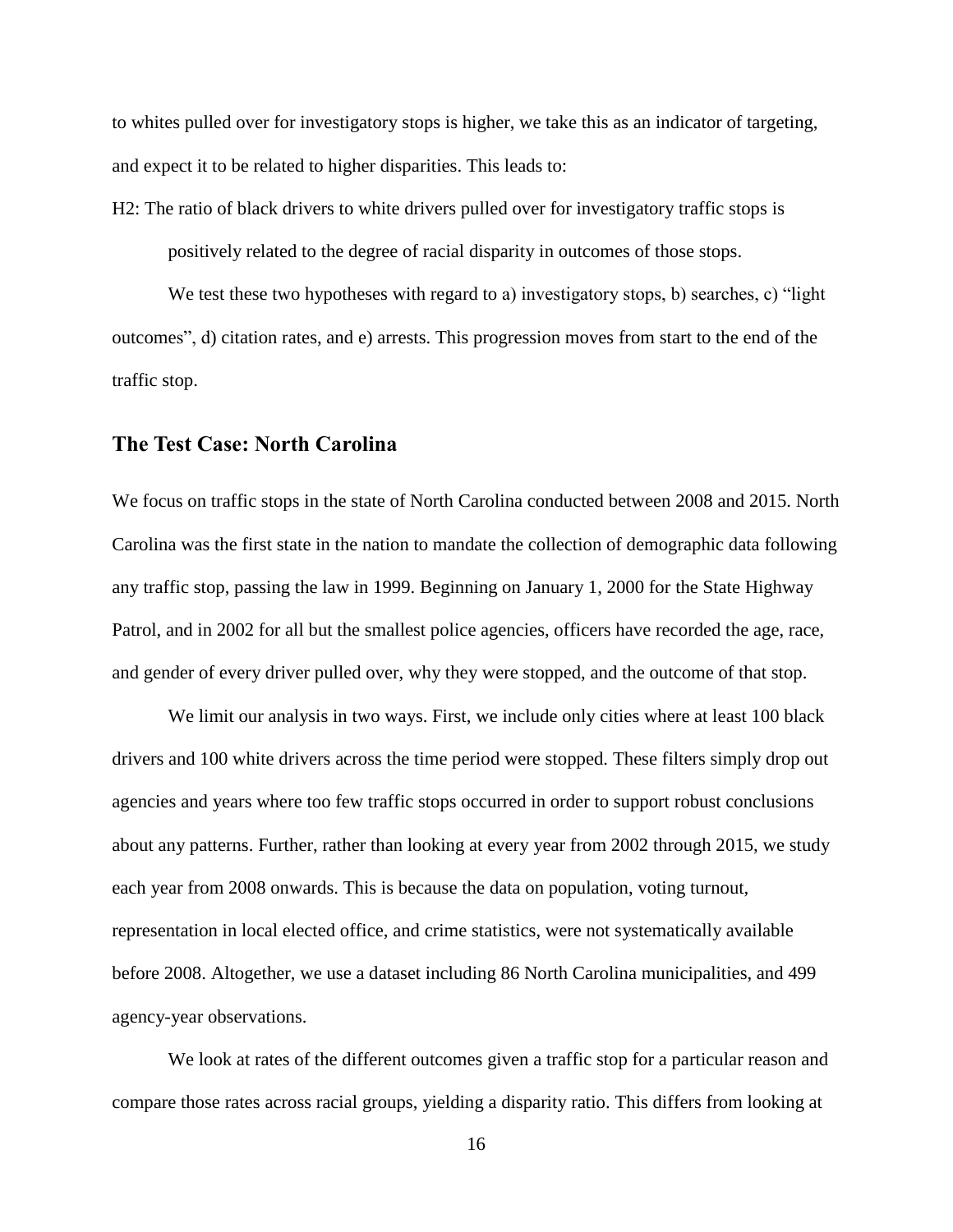stop numbers, which we avoid because different police agencies of course deal with very different population groups by race. By looking at rates of outcomes after a stop occurs, and by limiting our analysis to those towns with a minimum number of traffic stops of blacks and whites, we avoid skewing our results by the fact that different agencies work with different mixes of drivers by race.

We measure disparities by rates of differential treatment by race. For each outcome – occurrence of searches, light outcomes, citations, and arrests – we calculate a black: white ratio to estimate the level of racially disparate treatment between the two communities.<sup>3</sup> Specifically, this is calculated using the following formula for each outcome:

#### $Disparity =$ Rate of Occurence in Black Community Rate of Occurence in White Community

If the disparity value is 1, then black and white drivers see equitable treatment. Values below 1 indicate that white drivers see that outcome more than black drivers, while values above indicate that black drivers see that outcome more than white drivers.<sup>4,5,6</sup> For summary statistics of these variables see Table 2.

 $\overline{a}$ 

 $3$  Black: white disparities are robust to the more enhanced specification (i.e. regression). For a discussion of this, see the appendix.

<sup>&</sup>lt;sup>4</sup> There are 36 city-year instances of a search ratio lower than 1, and 23 cities account for this. They are: Boone, Butner, Claremont, Conover, Eden, Greenville, Holly Ridge, Kings Mountain, Kinston, Mebane, Mint Hill, Monroe, New Bern, Pineville, Rolesville, Sanford, Spring Lake, Tarboro, Troutman, Waxhaw, Weldon, and Youngsville. There are 8 city-year instances of a search ratio greater than 4.00, and 8 cities account for this. These are: Archdale, Asheboro, Carrboro, Durham Fletcher, Fuquay-Varina, Havelock, Morrisville, New Bern, Troutman, and Wilkesboro.

<sup>&</sup>lt;sup>5</sup> 204 city-years have a light outcome ratio of less than 1.

<sup>6</sup> 203 city-years have a citation outcome ratio of less than 1.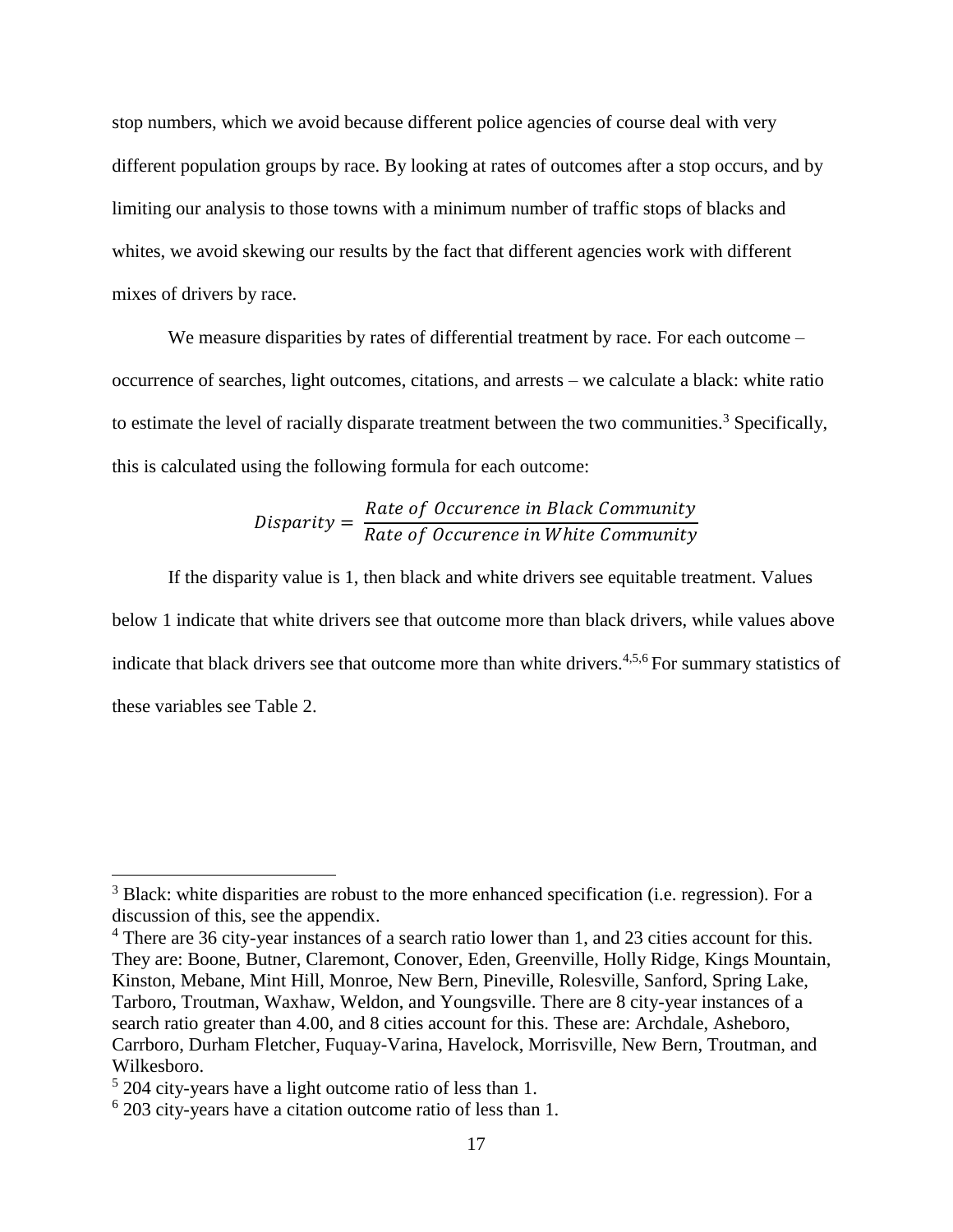|                       | Minimum | 1st Qu. | Median | Mean | 3rd Qu. | Maximum | N   |
|-----------------------|---------|---------|--------|------|---------|---------|-----|
| Searches              | 0.17    | 1.36    | 1.76   | 1.93 | 2.22    | 10.32   | 499 |
| <b>Light Outcomes</b> | 0.53    | 0.94    | 1.00   | 1.01 | 1.08    | -79     | 499 |
| Citations             | 0.59    | 0.92    | 0.99   | 0.98 | 1.04    | 1.38    | 499 |
| Arrests               | 0.26    | -19     | 1.54   |      | 2.05    | 5.88    | 499 |

Table 2. Summary Statistics of Traffic Stop Black: white Outcome Ratios

*Note: Only agencies making at least 100 stops of black drivers and 100 stops of white drivers included in the analysis. Only observations included in regression included in the summary statistics.*

#### *Investigatory Focus*

 $\overline{a}$ 

We use the black: white investigatory stops ratio to measure investigatory focus in a department. This ranges from 0.76 to 1.99 with a mean of 1.18. To distinguish between safety and investigatory stops, use the distinction made by Epp et al. (2014) to identify investigatory and safety stops. Traffic stops are deemed investigatory if the declared stop purpose is due to equipment violations, regulatory stops, seat belt stops, investigatory stops, and other types of stops, as described in Table 1. Safety stops include speeding violations, running a light or stop sign, driving under the influence, and movement violations. This distinction matters, because police departments can allocate only a finite amount of time to investigatory and safety stops. To focus greater attention on investigatory stops and to the war on crime, an agency must divert attention from ensuring safety on the streets.<sup>7</sup>

 $<sup>7</sup>$  This measure is blunt and obscures gradients within each category. For example, some number</sup> of speeding stops might be pretextual or investigatory in nature (ex. someone being stopped for going only 3 miles over the speed limit), while some number of stops due to equipment violations might be true safety hazards. Because we cannot distinguish between these, noise is introduced into the analysis. As a result, this presents as a hard test of our theory; If we find results congruent with our hypotheses here, they should be replicable elsewhere.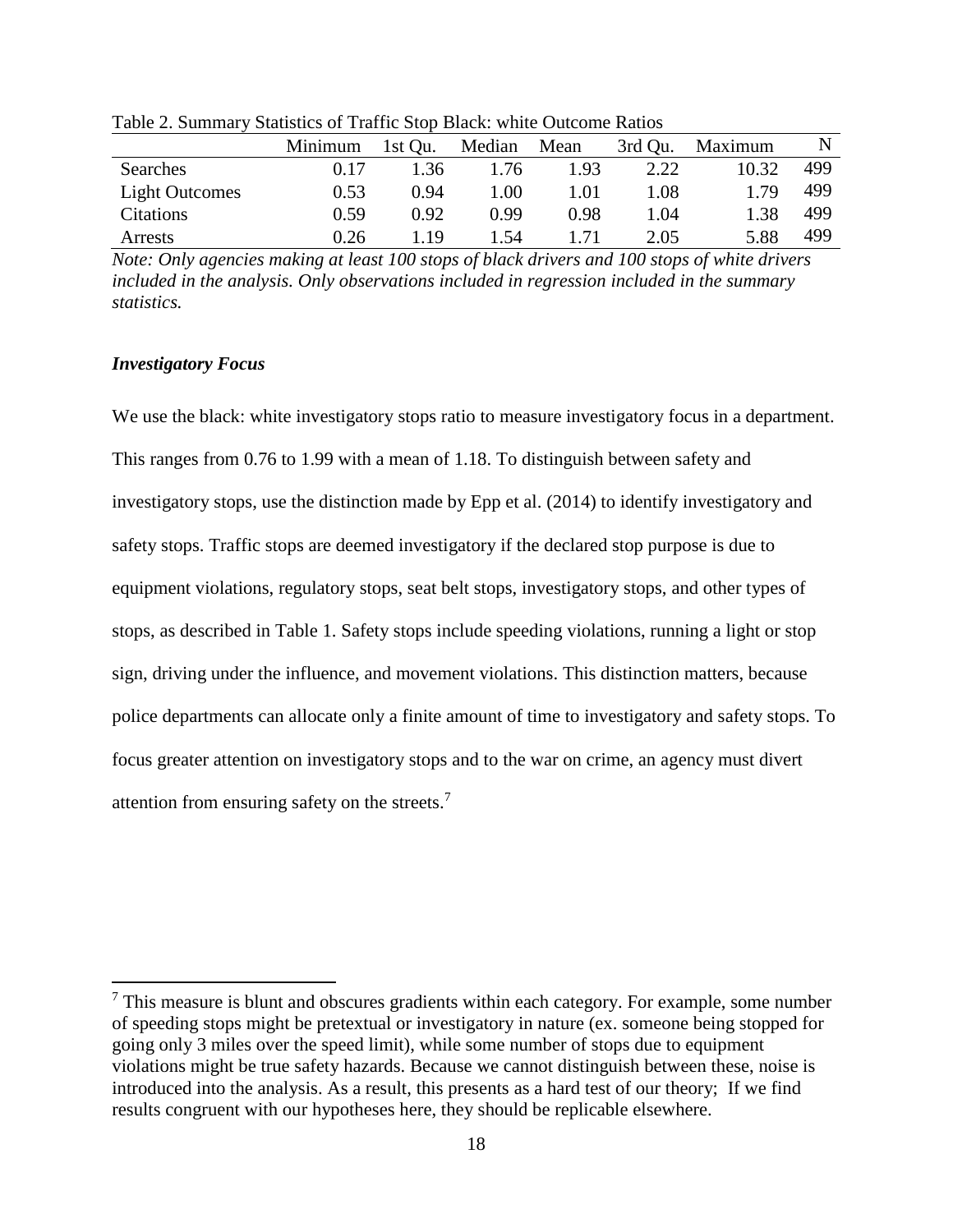#### *Building and Evaluating a Measure of Political Power*

We build a measure of black political power. The three aspects of political empowerment that we discussed earlier are: 1) presence; 2) voice; and 3) descriptive representation. We operationalize each in the following ways: 1) percentage of the population that is black; 2) percentage of the voting population that is black; and 3) percentage of the local elected government that is black. Here we will discuss how each is measured, what each variable looks like, and why in isolation each only captures a portion of the broader concept we want to measure: political power. These elements were discussed above.

Population numbers come from the 2010 census. To provide a sense of what this variation looks like, let us turn to four North Carolina cities. In Cary, the population is 8.89% black, and 73.05% white; Cary is a moderately large urban town adjacent to the state's Research Triangle. In Durham, which is one of the three cities that comprise the Research Triangle, the population is 42.24% black and 42.57% white. A similar racial composition is found in Fayetteville (45.70% white and 44.83% black), which is home to one of the large military bases which are common in the state of North Carolina. In contrast to these three cities, Kinston, North Carolina has a minority white population comprising 28.56% of the community, and a majority black population comprising 69.01% of the community. Across all the communities in our study, the black share of the population ranges from 6.56% to 69.08%; the mean is 28.56%. Cary and Kinston therefore represent something close to the extremes, and Durham and Fayetteville represent situations of close to equal balance, therefore with a slightly higher black share than average across the state.

We measure voice by looking at voter turnout numbers. This is a key factor in translating numbers into power, of course. To measure political participation, we look at voting statistics by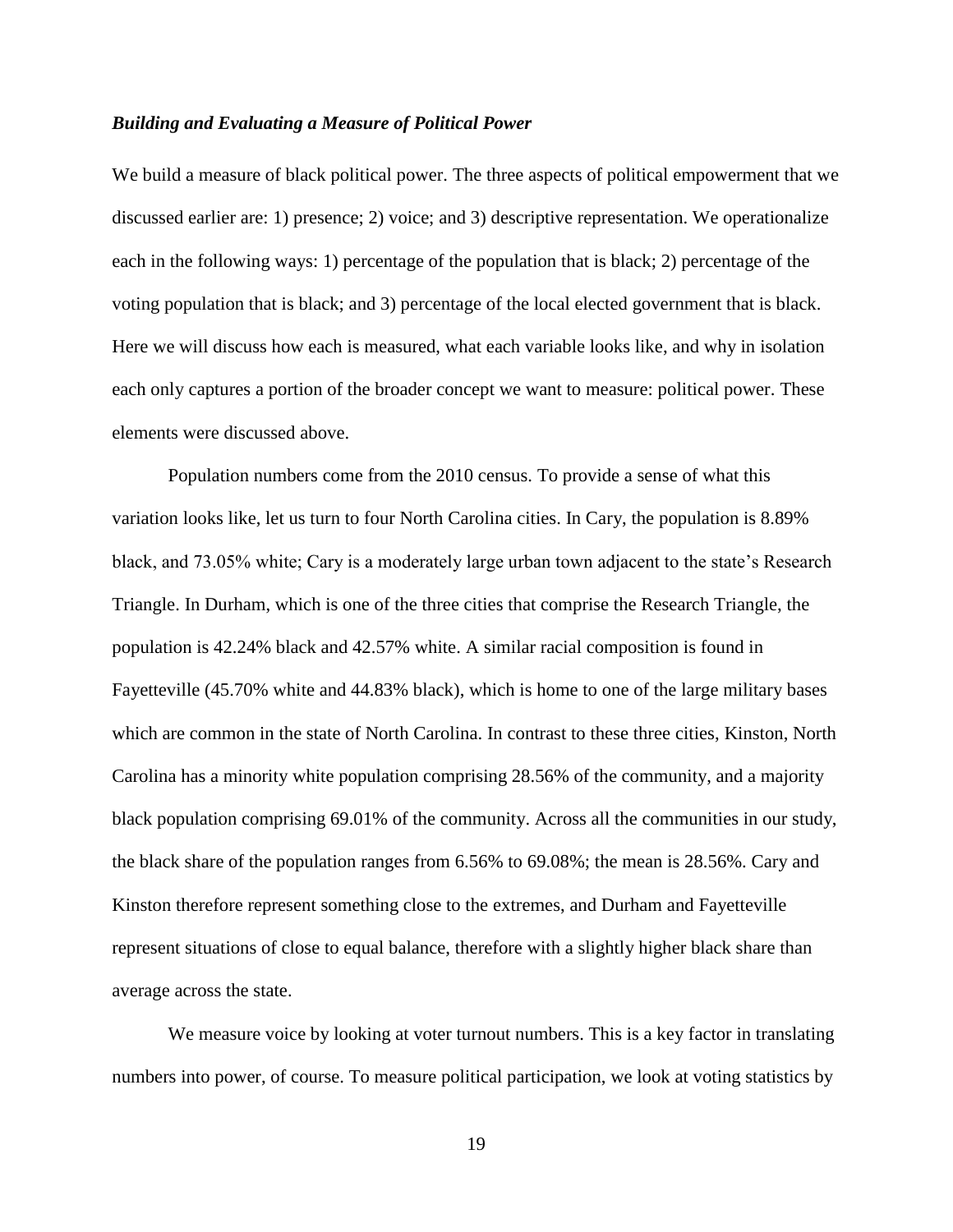race in each city for municipal elections from 2007, 2009, 2011, and 2013.<sup>8</sup> Share of voters from 2007 is used for 2008 and 2009; share of voters from 2009 is used for 2010 and 2011; share of voters from 2011 is used for 2012 and 2013; and finally share of voters from 2013 is used for 2014 and 2015. This is done to leverage the time element present in the dataset; disparate treatment in a future time period cannot cause voter turnout in a previous time period. For each election, we calculate the proportion of voters who are black in a given city in a given election. This measure captures the strength of the black voice within the electorate. The minimum black vote share in a community in our sample is 0.16%, the maximum is 96.90%, the mean is 20.53%, and the median is 14.90%.

We measure descriptive representation by looking at the share of local elected officials belonging to that group: the level of descriptive representation. This provides a direct seat at the table among those officials charged with overseeing local government, which includes local law enforcement. By local elected officials, we mean the city council and mayor of a town. As that group captures an increasing number of the seats at the table, their incorporation into the political system grows because the direct active power of that group grows. As with presence and vote share, practically this should result in lower disparities for those outcomes with high discretion: lower black-white search ratios and lower black-white light outcome ratios.

 $\overline{a}$ 

<sup>&</sup>lt;sup>8</sup> To calculate voter turnout, we started with the voting history and voting registration information for each county in North Carolina from the Board of Election's website: [http://www.ncsbe.gov/other-election-related-data.](http://www.ncsbe.gov/other-election-related-data) Each file was then merged together to identify in which elections each individual voted. This file was then collapsed by race of voter, election, and municipal description. The totals resulting from this are taken as the number of voters that turned out to vote in each election by race. We then compared voting turnout rates to the 2010 Census population estimates to calculate voter turnout by race. This process was automated and conducted in R.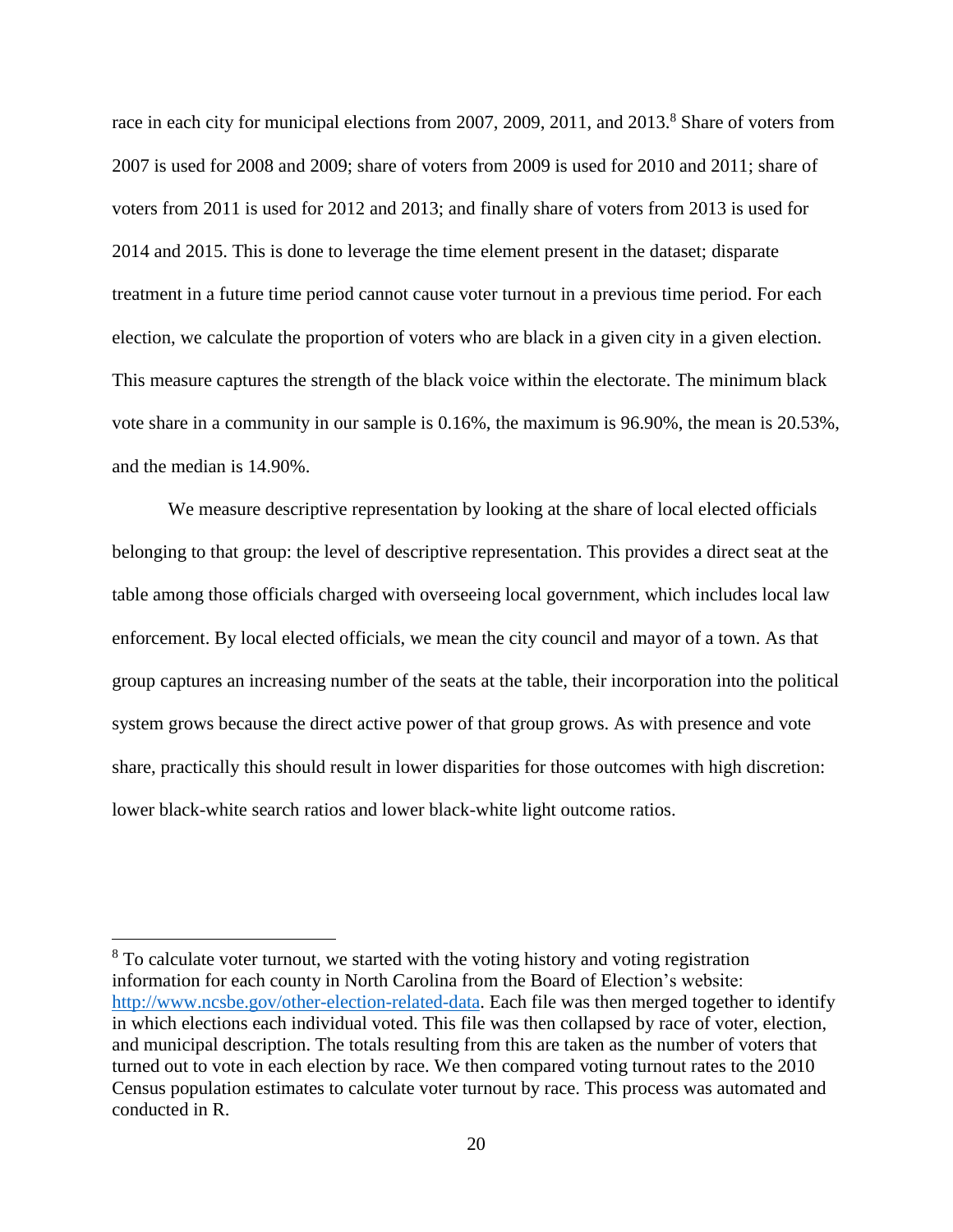To measure descriptive representation, we gathered information on the race of the mayor and city council members for each city in North Carolina for 2013 to 2014. To provide a contextual sense of what the type of variation that exists in North Carolina, we can turn to the four cities in our running example. In Cary, where the black population accounts for less than 10% of the community, 0% of the council is black. In Durham and Fayetteville, the black proportion of each city council is 29% and 50% respectively; in each city the black community comprises approximately 44% of the population. In Kinston, where the majority of the population is black, only 33% of the city council is black.<sup>9</sup>

We use factor analysis to construct a latent dimension of black political power in a given community that incorporates the shared variance across the measures. One factor was estimated; this factor explains 73% of the variance across the three variables.<sup>10</sup> The result is a variable measuring black political power that ranges from -1.06 to 2.79 with mean of 0.06 and median of -0.15.

To put this constructed measure in context, we can turn once again to the four cities that have been our ongoing examples. During this time span, Cary has an average black political power index score of -0.77; as a reminder Cary has small black population that makes up a

 $\overline{a}$ 

<sup>&</sup>lt;sup>9</sup> While many studies that look at the relationship between police behavior and race use the race of the mayor as the key explanatory variable, we do not do so (for examples see: Stucky 2012, Saltzstein 1989). Rather we take a more holistic definition of city government to include both the city council and mayor. While this was done because we believe this is theoretically justified, it was also done because there are almost no Black mayors in North Carolina during the time period of our study.

 $10$  The factor analysis was completed in R using the fa command within the psych package. The factor analysis used an oblique minimizing rotation (oblimin) and minimum residual OLS to estimate the factor. The standardized factor loadings are: 0.70 for the percent of local government that is Black, 0.92 for the percent of the voting population that is Black, and 0.92 for the percent of the population that is Black. The correlation of scores with factors is 0.96. The multiple R square of score with factors is 0.92. The minimum correlation of possible factor scores is 0.85.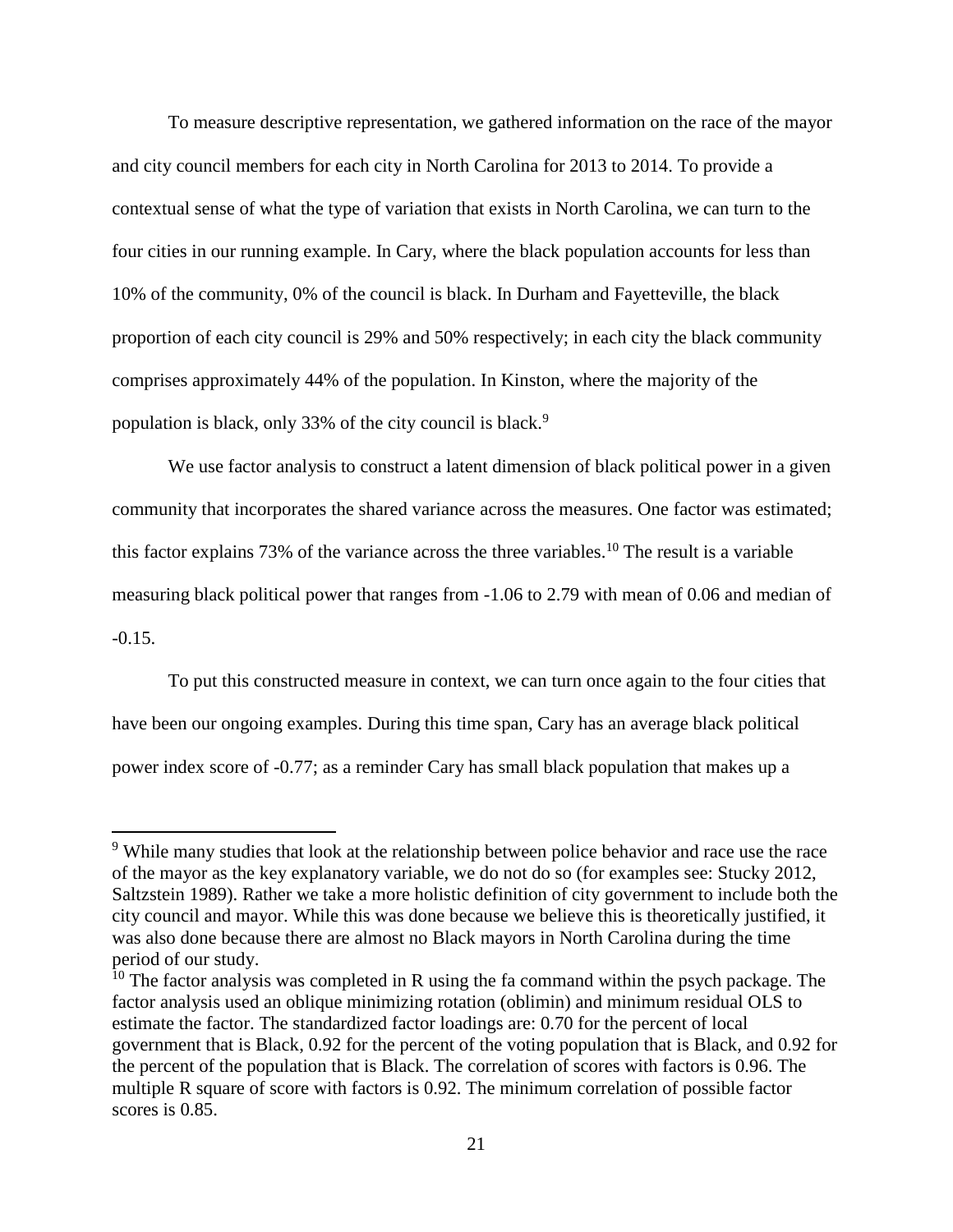negligible proportion of voters and has no black local elected officials. In nearby Durham, which has a large black population that makes up a greater share of the voting population but holds only 29% of the local elected seats, the black political power index, on average, is 0.96. In Fayetteville, which has a similar demographic make-up but where a greater share of the local elected officials are black, the political power index, on average, is slightly higher than that of Durham at 1.15. Finally, in majority black community of Kinston, the black power index is near its maximum at 1.91.

Figure 1 shows the distribution of the black political power variable across the communities in our study over time. For the index, by definition the measure ranges from low to high political power with a mean of approximately zero and a standard deviation of one. There is a skewed distribution toward low levels of power and low levels of incorporation, with a few instances of high power and high incorporation. In most cities, the black community has little power.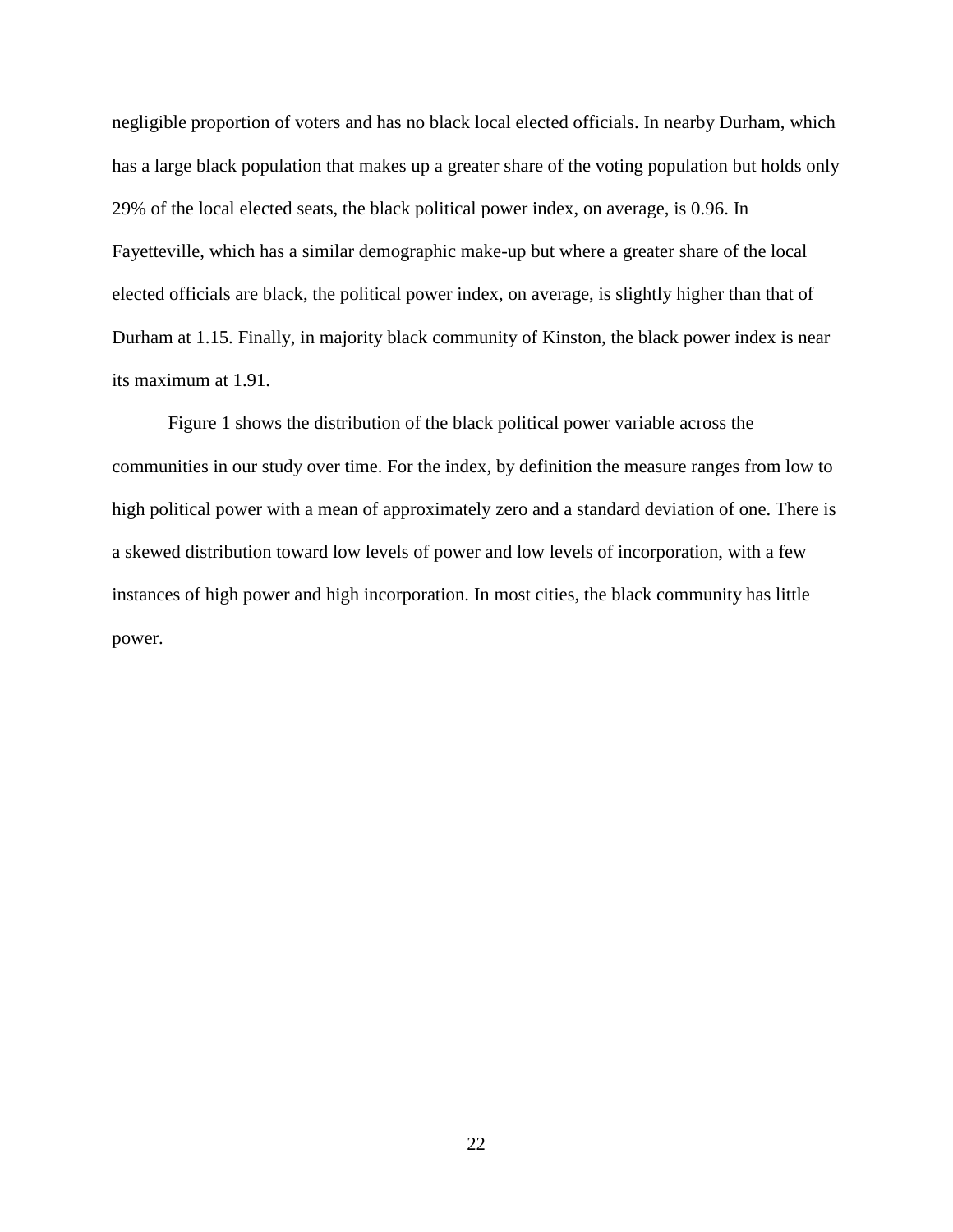Figure 1. Black Political Power



#### *Municipal context*

 $\overline{a}$ 

To operationalize the context within which agencies operate, we account for the size of a city, the level of poverty, and the level of crime. Population size and the percent of the population in a city living below the poverty line come from the 2010 census. The log of the population is used in the analysis. The level of crime comes from the annual FBI report on crime in the United States.<sup>11</sup> Specifically, only those crimes classified as felony ones are included. These are violent crime, murder and non-negligent manslaughter, rape, robbery, aggravated assault, property crime, burglary, larceny-theft, motor vehicle theft, and arson. The crime level is estimated per 1,000 people.

<sup>&</sup>lt;sup>11</sup> For an example report see[: https://ucr.fbi.gov/.](https://ucr.fbi.gov/) The specific information comes from Table 8 in the annual Crime Report in the United States.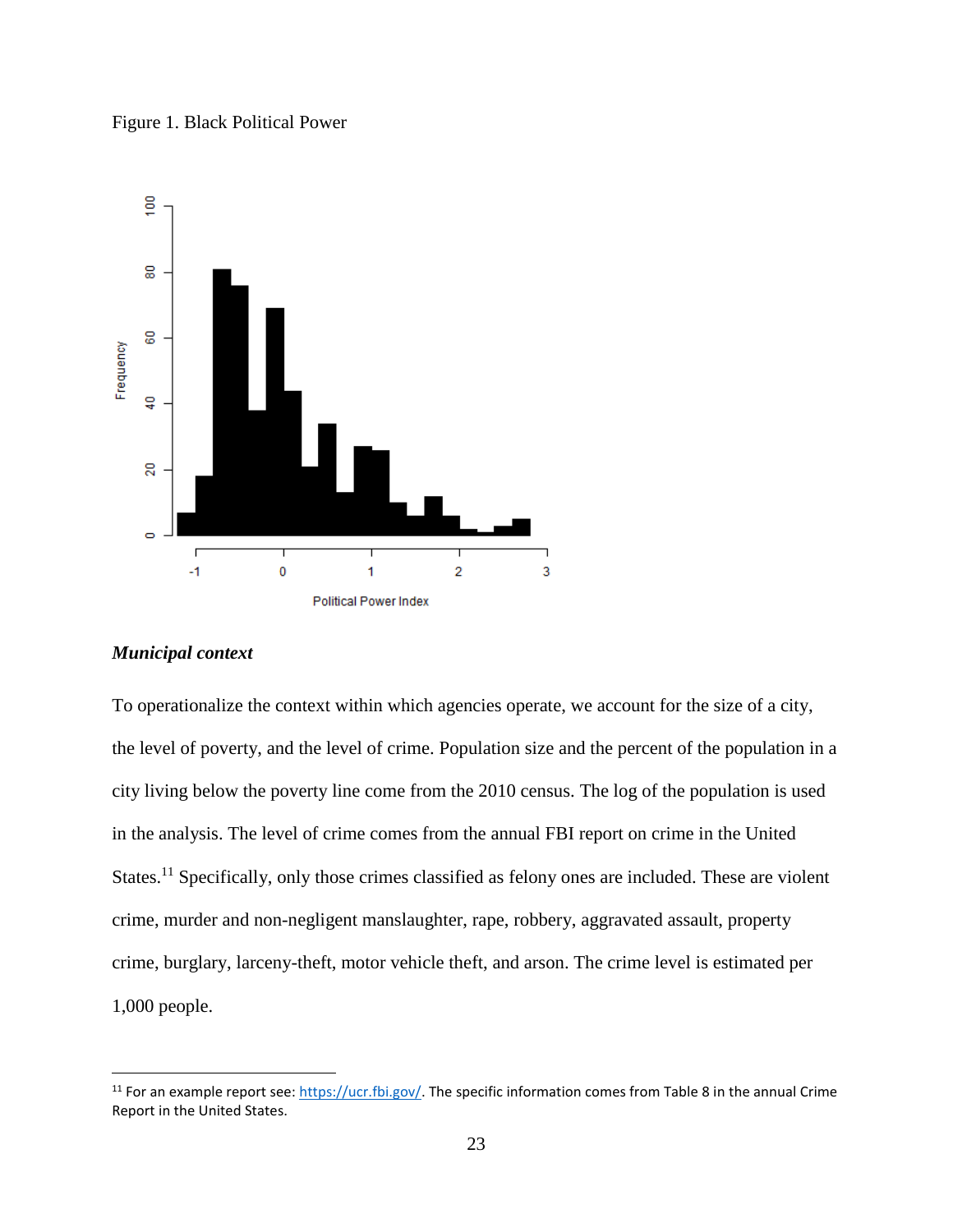### **Analysis**

 $\overline{a}$ 

We fit four hierarchical linear models<sup>12</sup> with varying intercepts by city. Our variables are used to predict one of the four traffic stop outcome variables: search rates and ratios, light outcome rates and ratios, citation rates and ratios, or arrest rates and ratios.<sup>13</sup> Additionally, as explained in the expectations section above, we control for the log of the population, the percent of the population below poverty, and the crime rate.

Table 3 shows the results of the regressions predicting the black-white light outcome ratios for all three of our indicators of disparity in outcomes following a stop. Following from our hypotheses, we expect that the coefficients for political power should be negative for the models predicting the black-white ratio of light outcomes and searches, but positive for citations. This is exactly what we find: For each one-unit increase in political power, the search rate ratio goes down by -0.234, the light outcomes ratio declines by -0.041, and the citation ratio increases by 0.033. Each of these is significant at the .05 level of confidence. Further, we confirm our expectations relating to the black-white ratio of investigatory stops. Where such stops are focused more on black drivers, the light outcomes ratio is more highly disparate as well, searches are more disparate, and citations are more likely to be given to whites as compared to blacks.

 $12$  We use HLM regression rather than OLS because observations are clustered by city as shown by the ANOVA presented in the appendix. However, each observation contains some information static at the agency level. As a result, an HLM rather than FE in an OLS are used.  $13$  Two variables that might also influence outcomes, but are excluded in the analysis presented here, are the percent of police officers who are black working in a given city and the level of segregation in a given city. Inclusion of both variables excludes approximately half of the observations. This missingness appears to be directly related to the level of political power in a given city. As a result, neither variable is used in the heart of the analysis presented here. For further discussion, a presentation of the results in the restricted analysis, and a presentation of how the key variables of interest change given the observations included. See the appendix.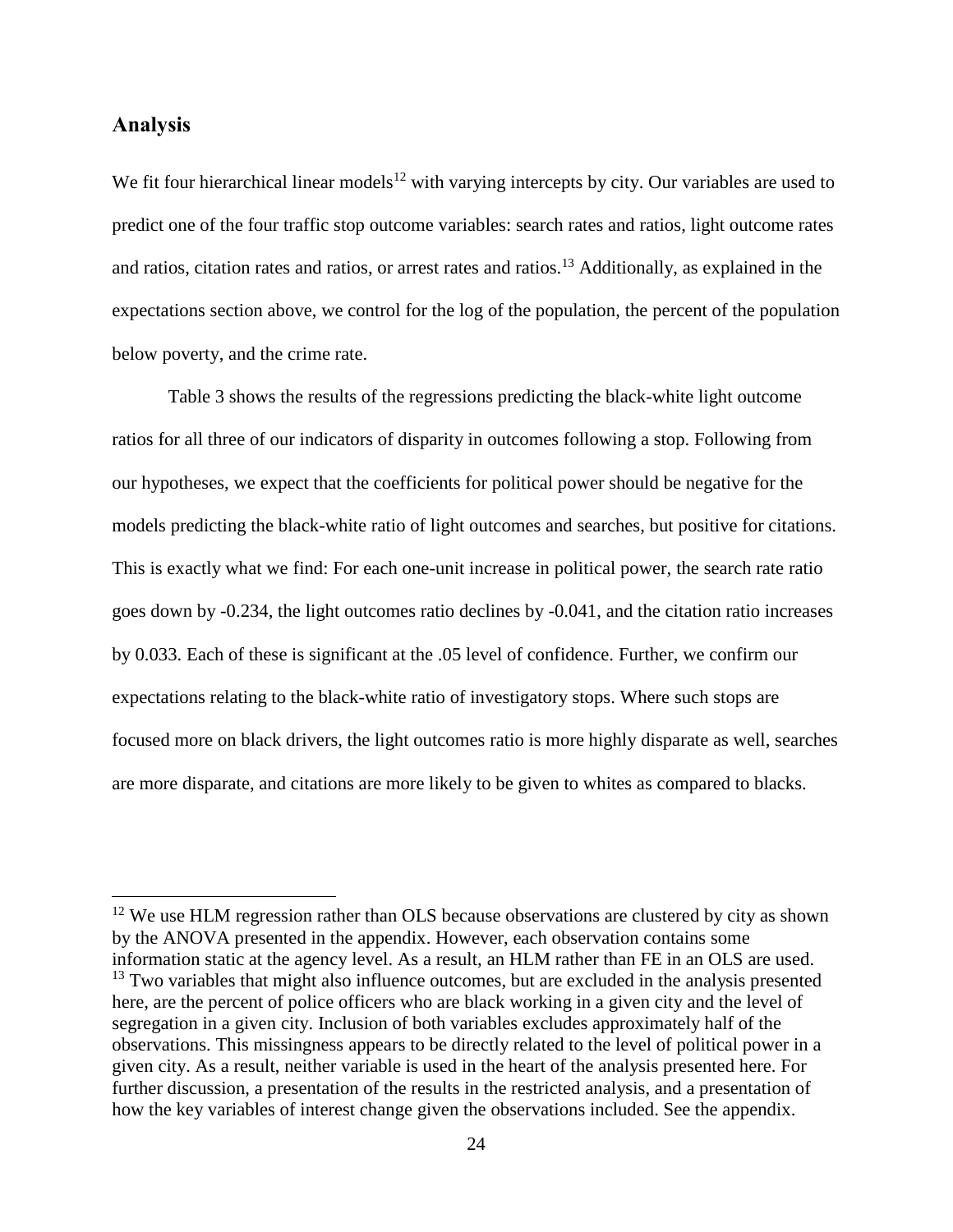|                                  | Searches   | Light Outcome | Citation   | Arrest    |
|----------------------------------|------------|---------------|------------|-----------|
| Intercept                        | $-0.039$   | $0.651**$     | $1.310**$  | $1.393**$ |
|                                  | (0.742)    | (0.086)       | (0.068)    | (0.514)   |
| <b>Political Power</b>           | $-0.234**$ | $-0.041**$    | $0.033**$  | $-0.030$  |
|                                  | (0.114)    | (0.013)       | (0.011)    | (0.079)   |
| <b>Investigatory Stops Ratio</b> | $0.935**$  | $0.154**$     | $-0.131**$ | 0.446     |
|                                  | (0.348)    | (0.043)       | (0.032)    | (0.276)   |
| Log(Population)                  | 0.094      | $0.016**$     | $-0.015**$ | $-0.034$  |
|                                  | (0.066)    | (0.008)       | (0.006)    | (0.045)   |
| Crime                            | $-0.005$   | $-0.003$      | $-0.000$   | $-0.004$  |
|                                  | (0.015)    | (0.002)       | (0.001)    | (0.011)   |
| % Below Poverty                  | 0.388      | 0.202         | $-0.091$   | 1.438*    |
|                                  | (1.123)    | (0.129)       | (0.104)    | (0.771)   |
| <b>AIC</b>                       | 1383.126   | $-665.454$    | $-985.731$ | 1193.091  |
| <b>BIC</b>                       | 1416.827   | $-631.753$    | $-952.03$  | 1226.792  |
| Log Likelihood                   | $-683.563$ | 340.727       | 500.865    | -588.545  |
| Num. obs.                        | 499        | 499           | 499        | 499       |
| Num. groups: City                | 86         | 86            | 86         | 86        |
| Var: City (Intercept)            | 0.394      | 0.005         | 0.003      | 0.136     |
| Var: Residual                    | 0.694      | 0.011         | 0.006      | 0.512     |

Table 3. Explaining Racial Disparities in NC Traffic Stop Outcomes.

*Note: Entries are regression coefficients from a hierarchical linear model, with random city intercepts (standard errors in parentheses. \*\* denotes significance at the 0.05 level, and \* denotes significance at the 0.10 level. The dependent variable is the black: white outcomes ratio (percent of black drivers with the outcome / percent of white drivers with the outcome).*

We can explore the impact of political power as well as the relative focus on investigatory stops among black and white drivers by looking at simple plots. Figure 2 compares each of the 499 agency-years from Table 3, showing how the outcome correlates with the degree of black political power. Four lines are also presented: the equality (or baseline) ratio of 1.0 indicating no racial differences as a dashed grey line; the regression line, which is the predicted value from the regression in Table 3, as a solid black line; and the 95% confidence interval around the regression line as dashed black lines. A rug plot at the base of the plot presents the distribution of the political power variable. Three figures are presented in identical format. These are the light outcomes ratio, the citation ratio, and the search ratio. On the x-axis is the black political power index and on the y-axis the relevant ratio.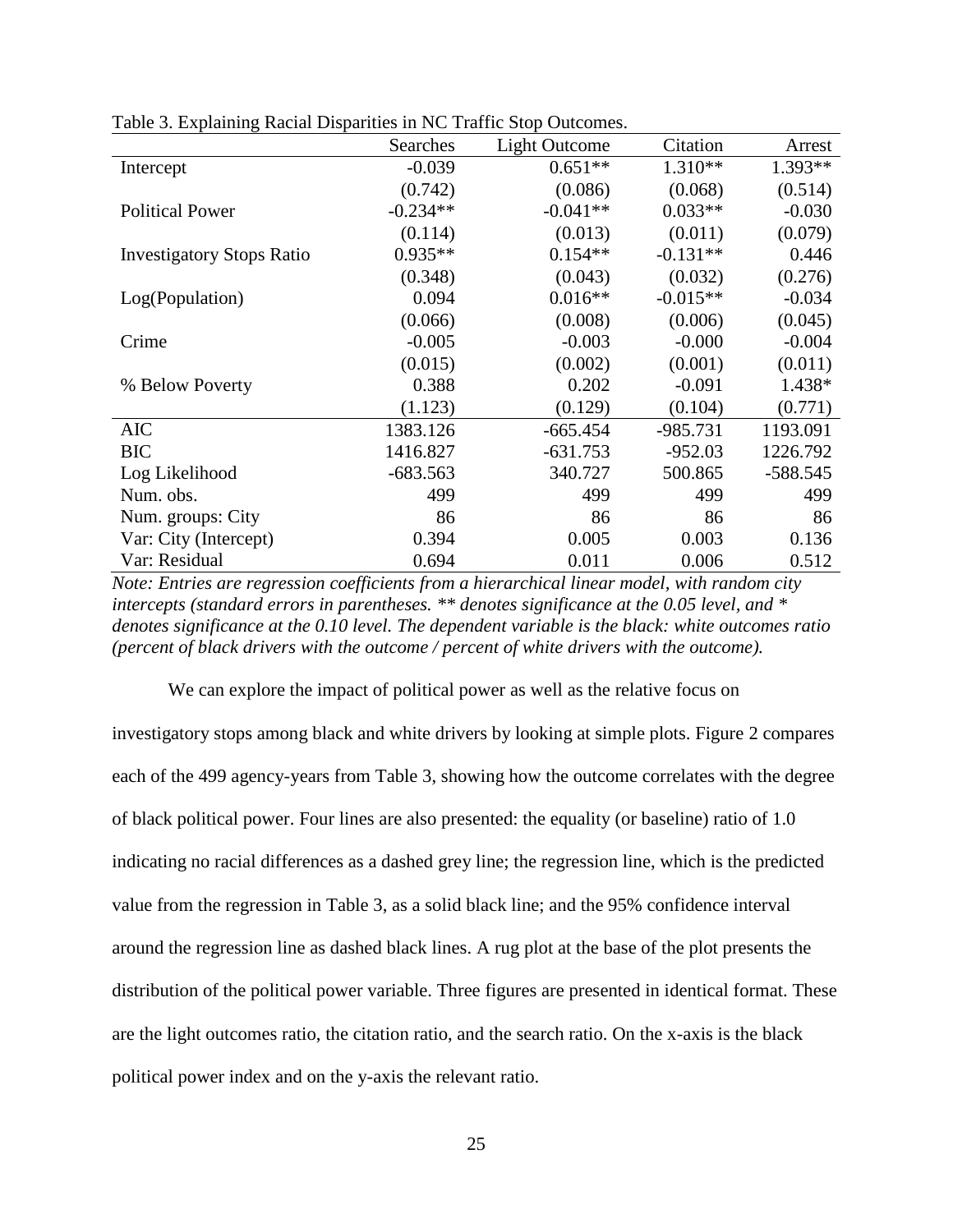In each part of Figure 2, we see the relationship that is expected from the theory. For searches and light outcomes, the regression line declines, indicating that there is a negative relationship between power and the relevant ratio. In Figure 2a, focusing on searches, the regression line never crosses the equality line, but the confidence interval does include 0 at the highest levels of political power. The regression line declines from a value over 2 to very close to 1. The expected search rate for blacks declines from over twice that of whites to virtually the same. In Figure 2b, light outcomes, the regression line crosses the equality line, and is statistically distinct from one at the lowest and highest levels of political power. Regarding the relative rates at which black and white drivers are given a citation, in Figure 2c, equality comes more quickly as political power moves up. It may seem strange to suggest that a measure of black political power is that blacks get tickets just as often as whites, but this reflects a shift from targeting minorities for investigatory stops to instead pulling black drivers over for safety violations; if officers are pulling over cars for speeding, a ticket may be just what the driver deserves.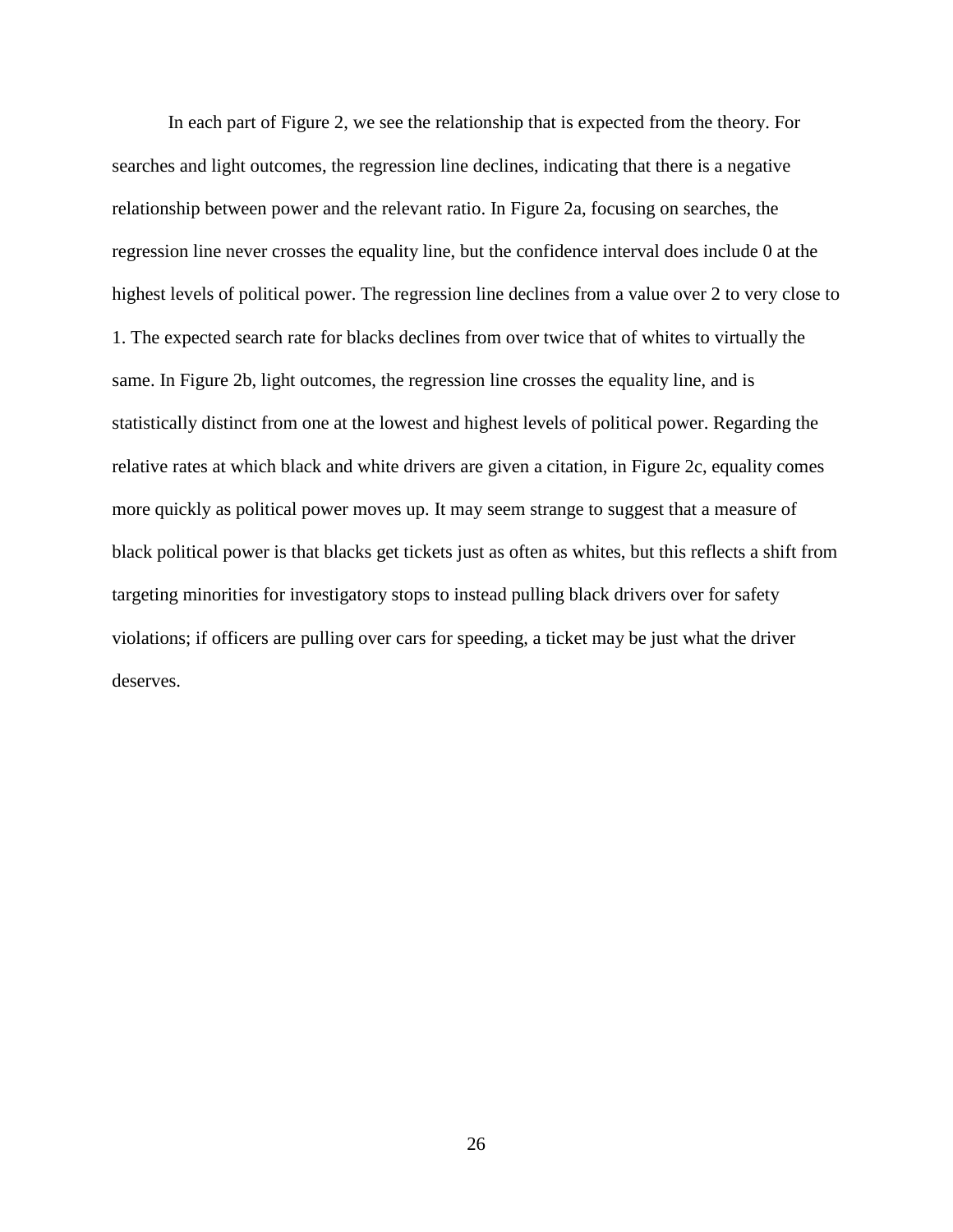

Figure 2. Effect of Change in Black Political Power on Outcome Ratios b. Light Outcomes

c. Citations

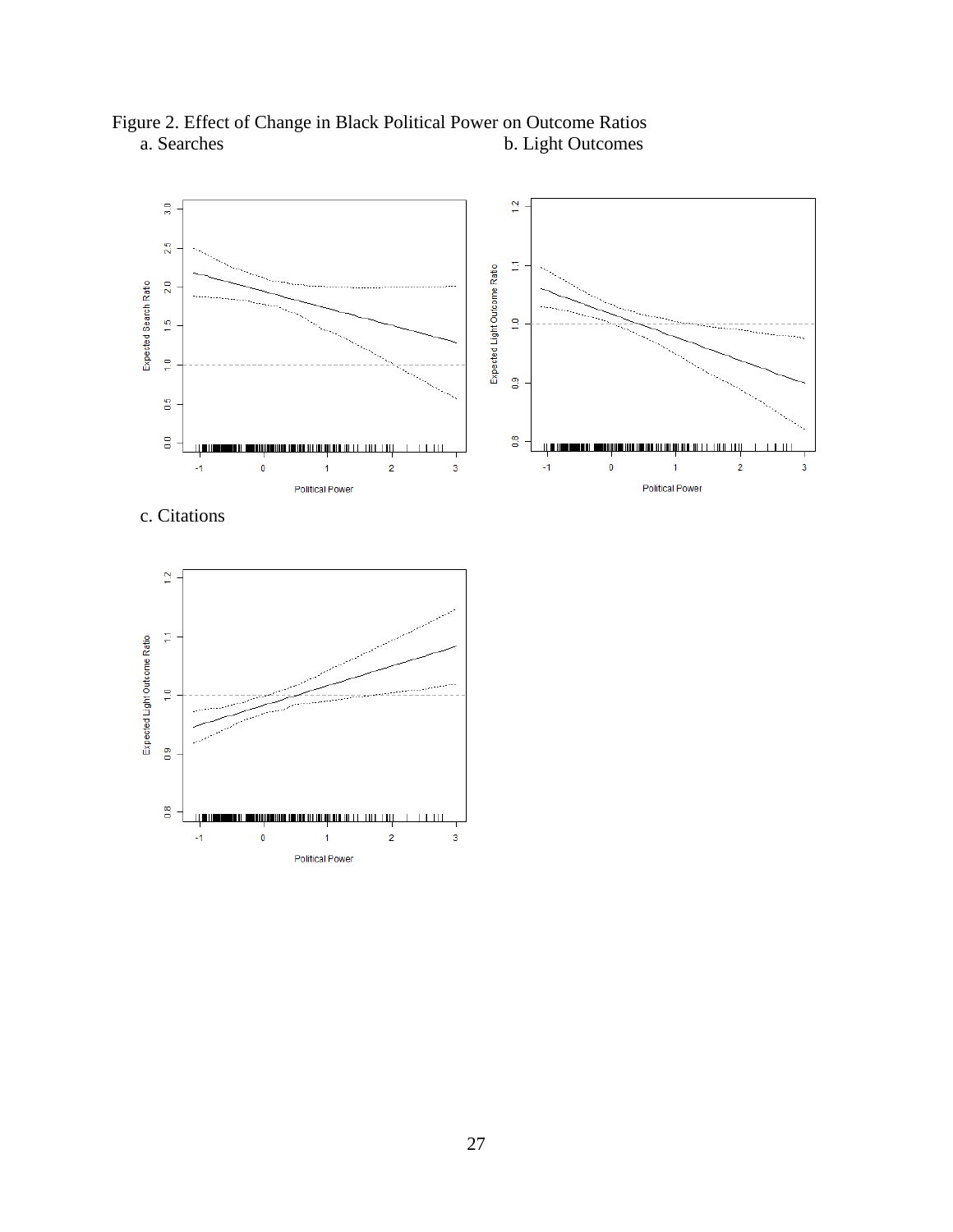Figure 3 presents three identically formatted comparisons of the same outcomes with the other independent variable of interest: the percent of investigatory stops. The three parts of the figure again show each individual policy agency – year, with the regression line showing how the three variables of interest (the light outcome ratio, search ratio, and citation ratio) vary as the percent of investigatory stops moves from low to high. Here, our theoretical expectations are that as the percent of investigatory stops increases, racial disparity in outcomes should also increase. And the figures confirm these expectations.

Light outcomes and searches increase in their relative focus on black drivers as we move from low to high on the investigatory stop ratio, and the citation ratio declines. For light outcomes and citations, there is only statistical evidence of racial difference in outcomes on average with all other values held at their means when the investigatory stop ratio is near its extreme values. For searches, the relationship is substantively stronger, apparent when the investigatory stop ratio goes above 1 – equality – on average while other variables are held at their means. Each coefficient is statistically different from  $0 -$  no substantive effect – at the 0.05 level.

Across the controls, only those for population size reach statistical significance at the 0.05 level. As population increases, both the search ratio and the light outcome ratio decreases; as population increases, citation ratios increase. Additionally, the percent living below poverty appears to not be associated with the search ratios or citations ratios. However, it is weakly statistically significant at the 0.10 level as it relates to light outcome ratios. Crime per thousand does not appear statistically significant for these ratios. One interesting facet of these controls is that the only substantive variable that appears as statistically significant at the 0.10 level in the arrests regression is the level of poverty: as the level of poverty increases the disparity increases.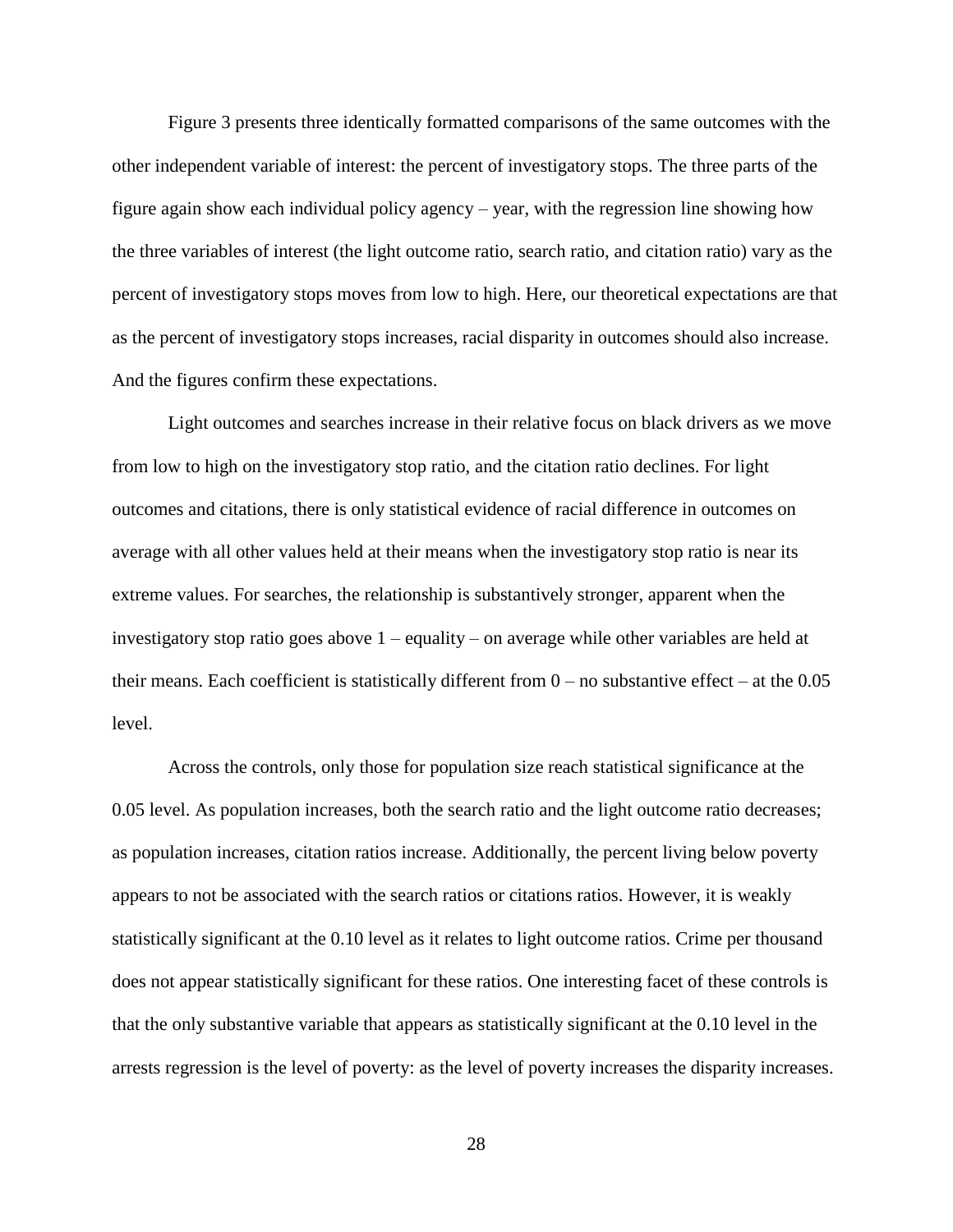We present models in the Appendix showing results without these controls, and for the controls without our main political power index variable. Rates of crime and poverty may be expected strongly to affect policing behaviors, of course. However, poverty may affect the investigatory stops ratio, and crime rates may affect the overall search rate in general (for both races). One intervening variable (investigatory stops) is therefore already included in the model, and the other (crime) is incorporated into our hierarchical model with separate intercept terms for each city. These factors may explain a potentially surprising set of null findings for our control variables.

Figure 3. Effect of Change in Black-White Investigatory Stops Ratio on Outcomes a. Searches b. Light Outcomes

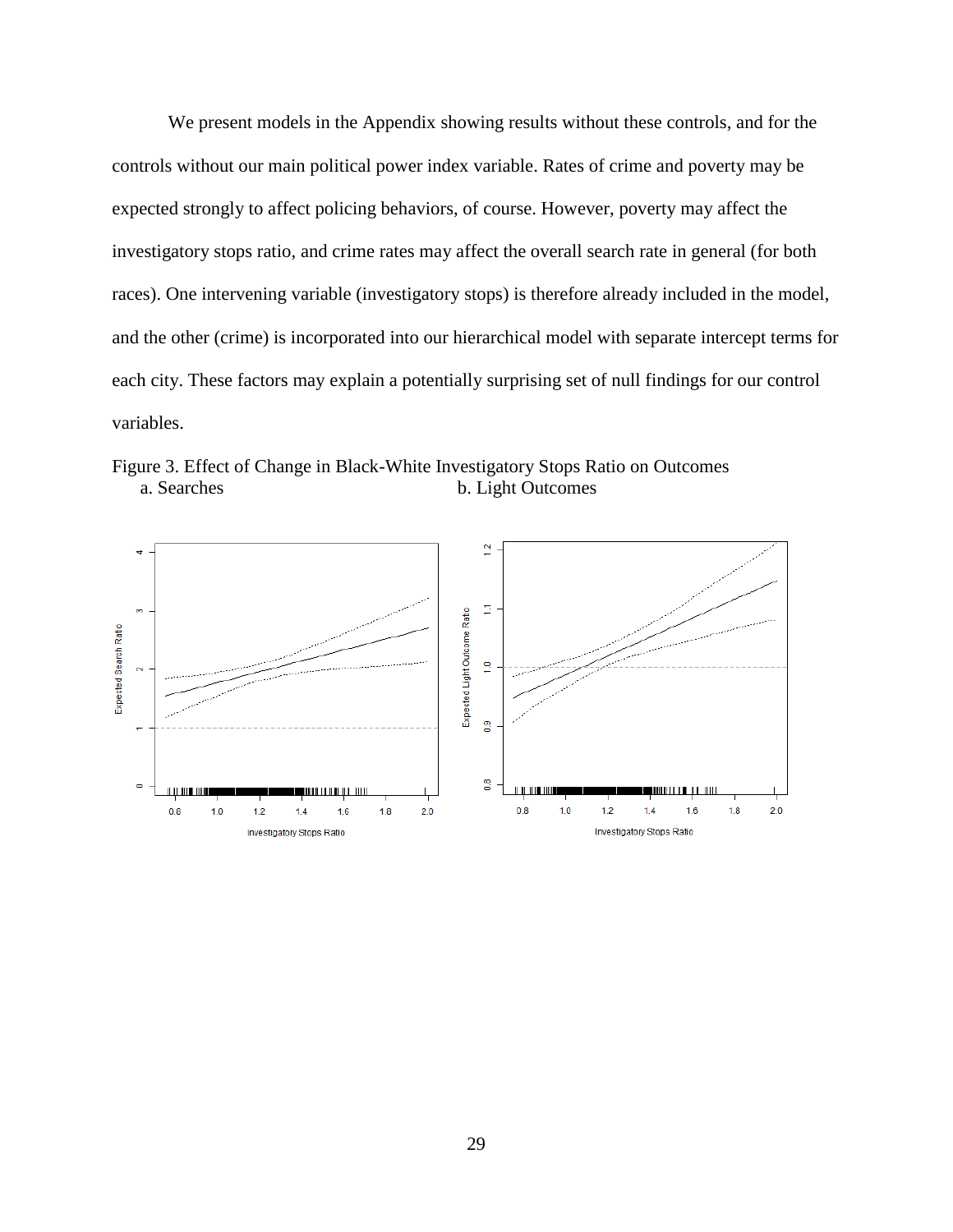#### c. Citations



### **Conclusion**

A community's political power influences how they are treated. Where blacks are politically weak, disparities are strong; where blacks are politically strong, disparities shrink or disappear. The greater the visibility of those that have been in the shadows, of those that have been largely silenced, then the better the rest of the community can understand the disparate treatment those in the shadows have undergone. The greater their power in the community; then the greater their voice is heard. By occupying greater space, the voices of the black community can be better heard.

The data presented in this chapter document some disturbing trends: political power in most cities across North Carolina is firmly held away from the hands of the black community. Policing is typically targeted much more strongly at the black community; the ratio of black and white drivers searched is perhaps the simplest outcome indicator for police treatment of different demographic groups. In most cities across the state the ratio is quite high; Table 2 showed the median search rate for blacks is 73 percent higher than for whites, across North Carolina's cities.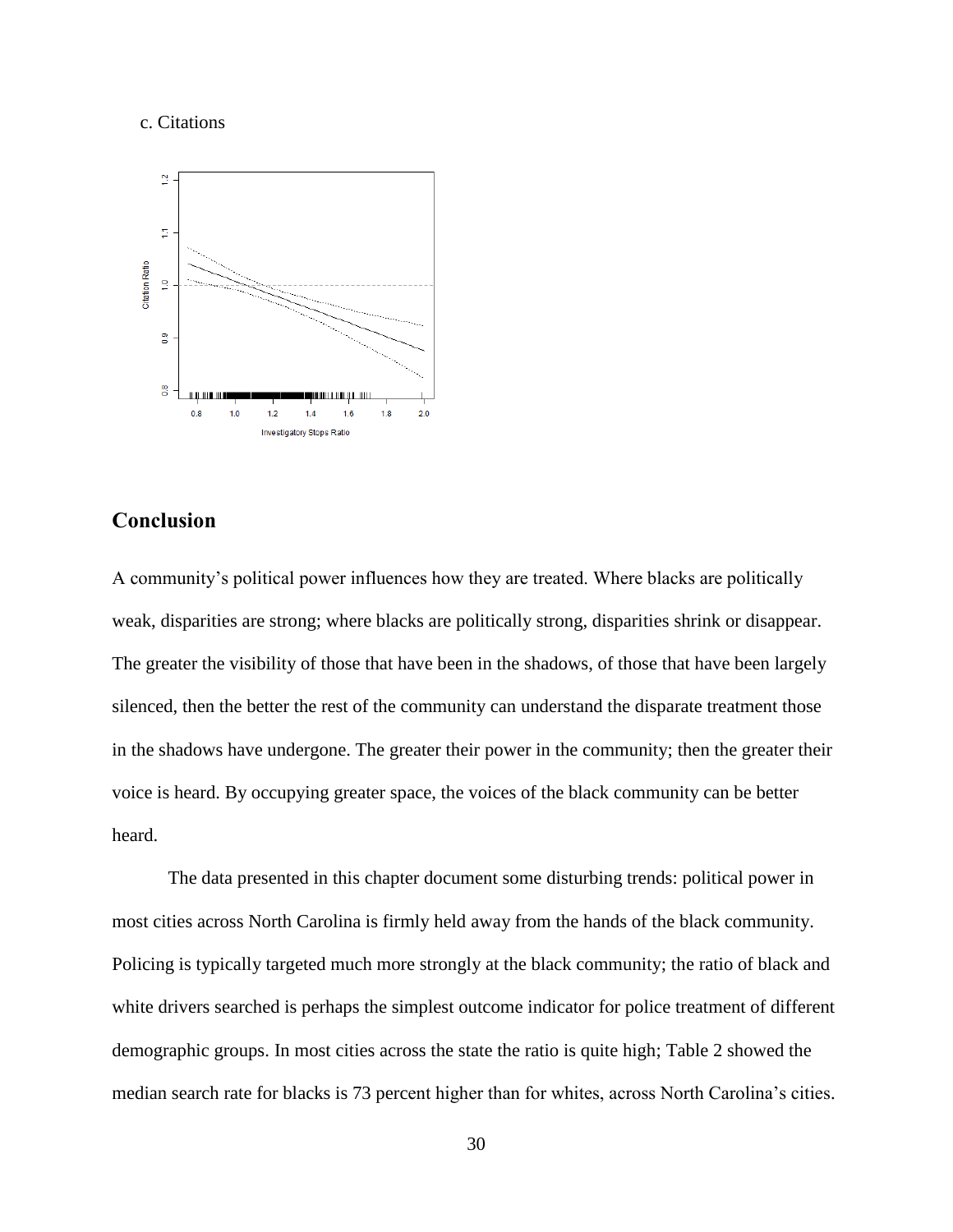Having looked systematically at three types of variables: who gets stopped for investigatory compared to traffic safety stops, who experiences which types of outcomes after a traffic stop, and who has political power, we showed that these all fit into a coherent picture. Power matters. It changes the behavior of the police.

Further, communities can directly address disparate policing by decreasing discretion in traffic stops. To do this, agencies can instruct officers to focus their attention on traffic safety rather than investigatory traffic stops. Simply by decreasing the use of investigatory stops, and ensuring that these are not targeted at black drivers, our findings suggest that an agency could see its traffic stop outcomes ratios converge to equality across the races. Further, when given the choice between stopping an unsafe driver who is speeding, driving drunk, or running a stop sign versus one with a cracked tail light or an expired tag, it should be clear that the former will increase community safety more than the latter. Traffic stops are an extremely inefficient manner of fighting the war on crime or the war on drugs, and police resources would be well spent on enhancing traffic safety rather than diverted into these less efficient uses of patrol time and energy.

The diversion of routine traffic stops into the war on crime has not only been extremely wasteful in terms of police resources, and diverting them away from public safety, but drivers can tell when they are unfairly targeted for a traffic stop based on a fishing expedition or a pretext. Epp and colleagues (2014) describe the frustration of minority drivers who know that they have been targeted. After all, when the other drivers continue on speeding but one is singled out for investigation, that driver may be acutely aware of the inequity, especially when it has happened to them in the past. At the same time, all drivers understand that when our driving habits are dangerous, when we roll through a stop sign, or when we are speeding excessively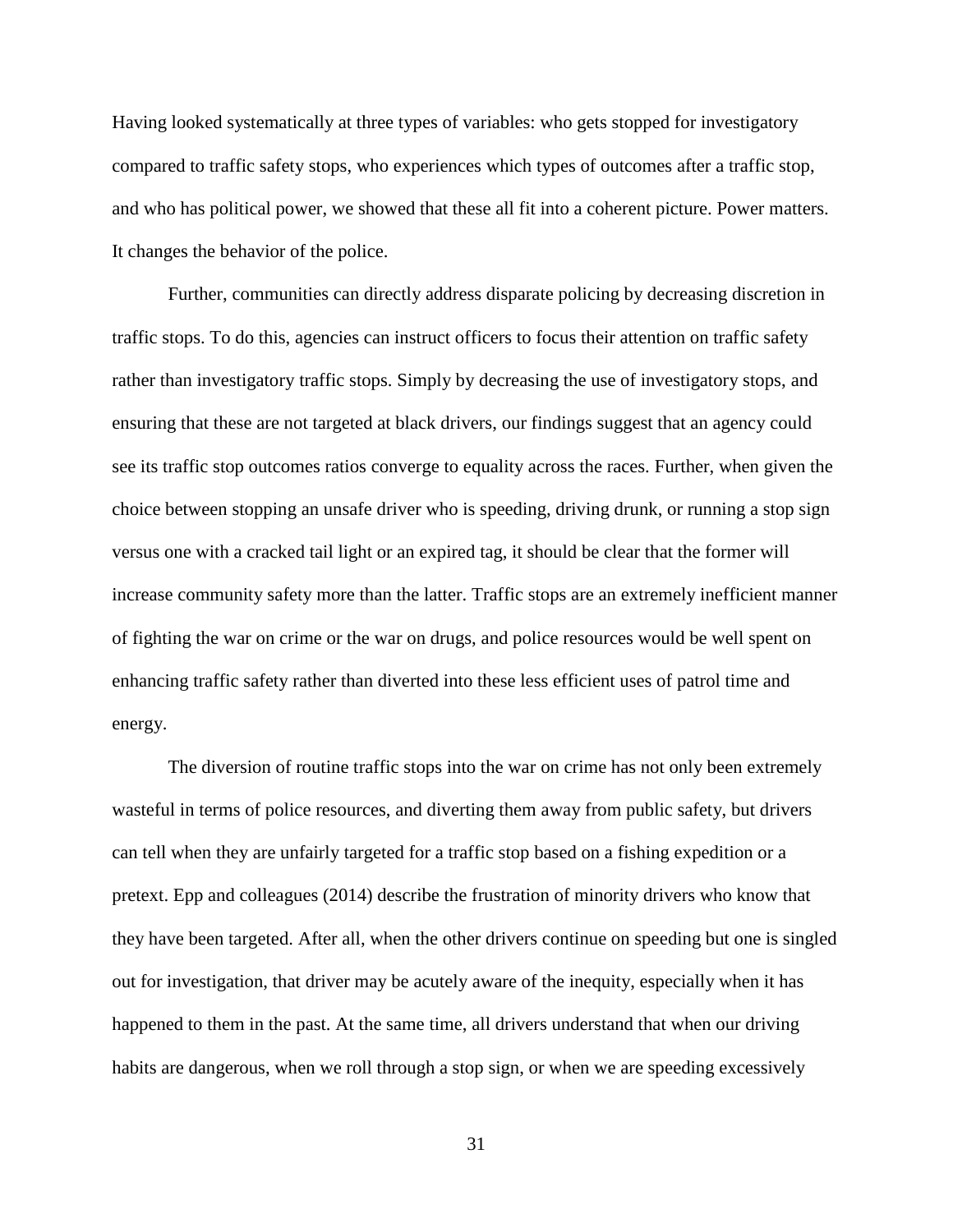(even if momentarily), we open ourselves up to a legitimate traffic safety stop. Citizens can tell the difference. Because investigatory stops tend to focus on minority drivers more than whites, and adverse outcomes even more strongly so, white drivers may not be aware of the toll this can take in the minority community. But, as Epp and colleagues (2014) point out, and as Lerman and Weaver (2014) have also described, encounters with the criminal justice system (even being questioned by an officer leading to being released immediately, as in a traffic stop) may have surprisingly large and lasting effects on citizens' sense of belonging, citizenship, trust in government, efficacy, and likelihood of voting. Thus, racial disparities in policing, as in other fields such as education or health care, can have lasting and corrosive effects on citizenship.

The results we have presented in this chapter may be troubling or inspiring depending on how one interprets them. On the one hand, we have documented some very significant (and, we think, troubling) disparities in policing. On the other hand, we have shown these to be potentially related to two factors over which local leaders may have some control. Of course, this control can be used either to exacerbate and continue the pattern of racial disparity that we see, or to reduce it. Political power can be affected through voting and organization. (It can also be suppressed by voter alienation and gerrymandering, we should point out.) Investigatory stops targeting minority drivers can certainly be changed by the actions and leadership of police executives. This suggests that there may be administrative reforms that police leaders can undertake, with or without the presence of high levels of political power for the minority population in their jurisdictions, which can have a significant impact on racial disparities in traffic stops outcomes.

## **References**

Blalock, Hubert. 1967. *Toward a Theory of Minority-group Relations*. New York: John Wiley.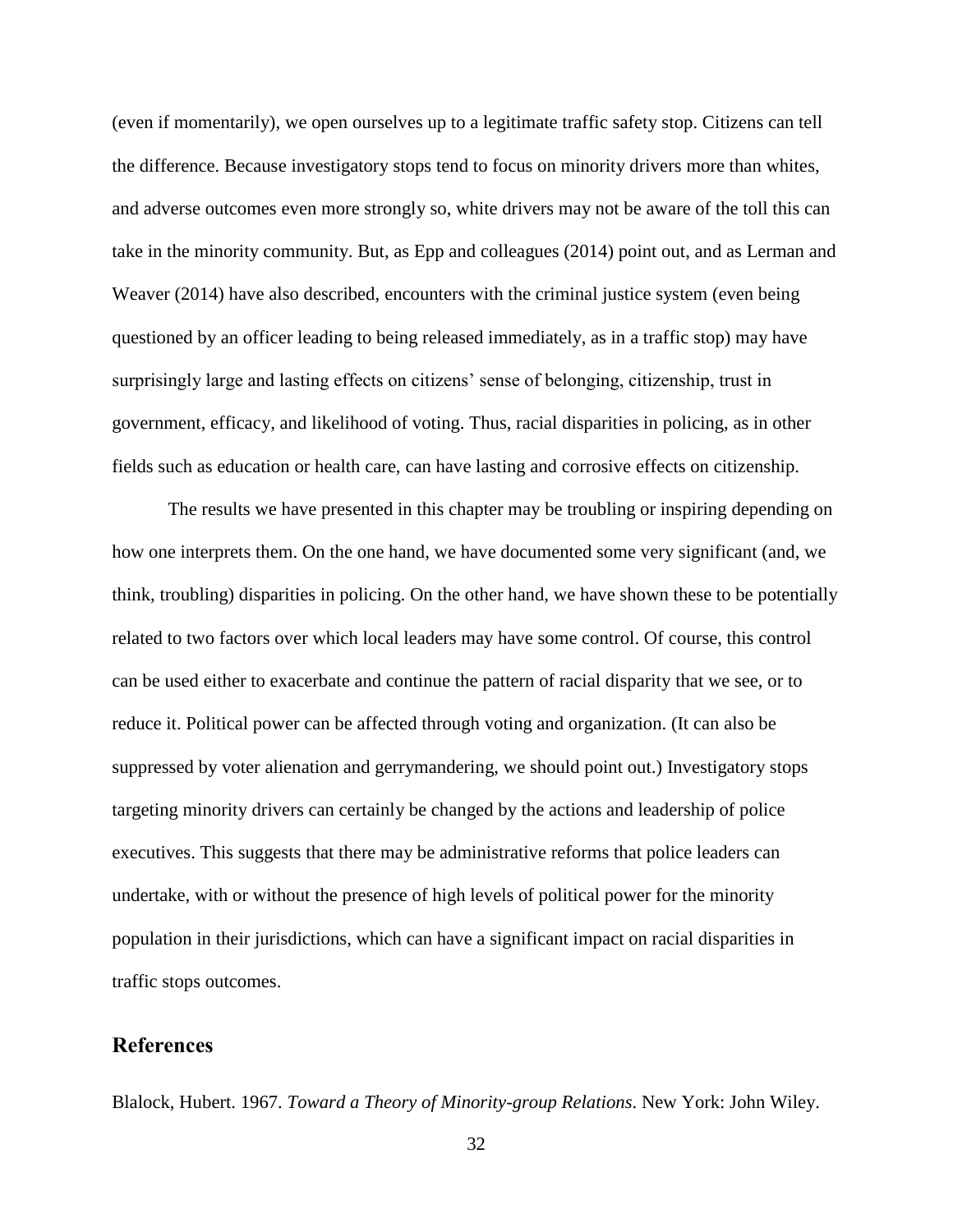Blauner, Robert. 1972. *Racial Oppression in America*. New York: Harper and Row.

- Bratton, Kathleen A. 2005. Critical Mass Theory Revisited: The Behavior and Success of Token Women in State Legislatures. *Politics and Gender* 1(1): 97-105.
- Bratton, Kathleen A., and Leonard P. Ray. 2002. Descriptive Representation, Policy Outcomes, and Municipal Day-Care Coverage in Norway. *American Journal of Political Science* 46(2): 28-39.
- Cammisa, Anne Marie, and Beth Reingold. 2004. Women in State Legislatures and State Legislative Research: Beyond Sameness and Difference. *State Politics and Policy Quarterly* 4(2): 181-210.
- Canon, David T. 1999. *Race, Redistricting, and Representation: The Unintended Consequences of Black Majority Districts*. Chicago: University of Chicago Press.
- Carnes, Nicholas. 2012. Does the Numerical Underrepresentation of the Working Class in Congress Matter? *Legislative Studies Quarterly* 37(1): 5-34.
- Carnes, Nicholas. 2013. *White-Collar Government: The Hidden Role of Class in Economic Policy Making*. Chicago, IL: The University of Chicago Press.
- Correll, J., Park, B., Judd, C.M., and Wittenbrink, B. 2002. The Police Officer's Dilemma: Using Ethnicity to Disambiguate Potentially Threatening Individuals. *Journal of Personality and Social Psychology* 83(6), 1314-1329.
- D'Alessio, Stewart J. and Lisa Stolzenberg. 2003. Race and the Probability of Arrest. *Social Forces* 81:1381-97.
- Eberhardt, Jennifer L., Nilanjana Dasgupta, and Tracy L. Banaszynski. 2003. Believing is Seeing: The Effects of Racial Labels and Implicit Beliefs on Face Perception. *Personality and Social Psychology Bulletin* 29, 3 (March): 360-70.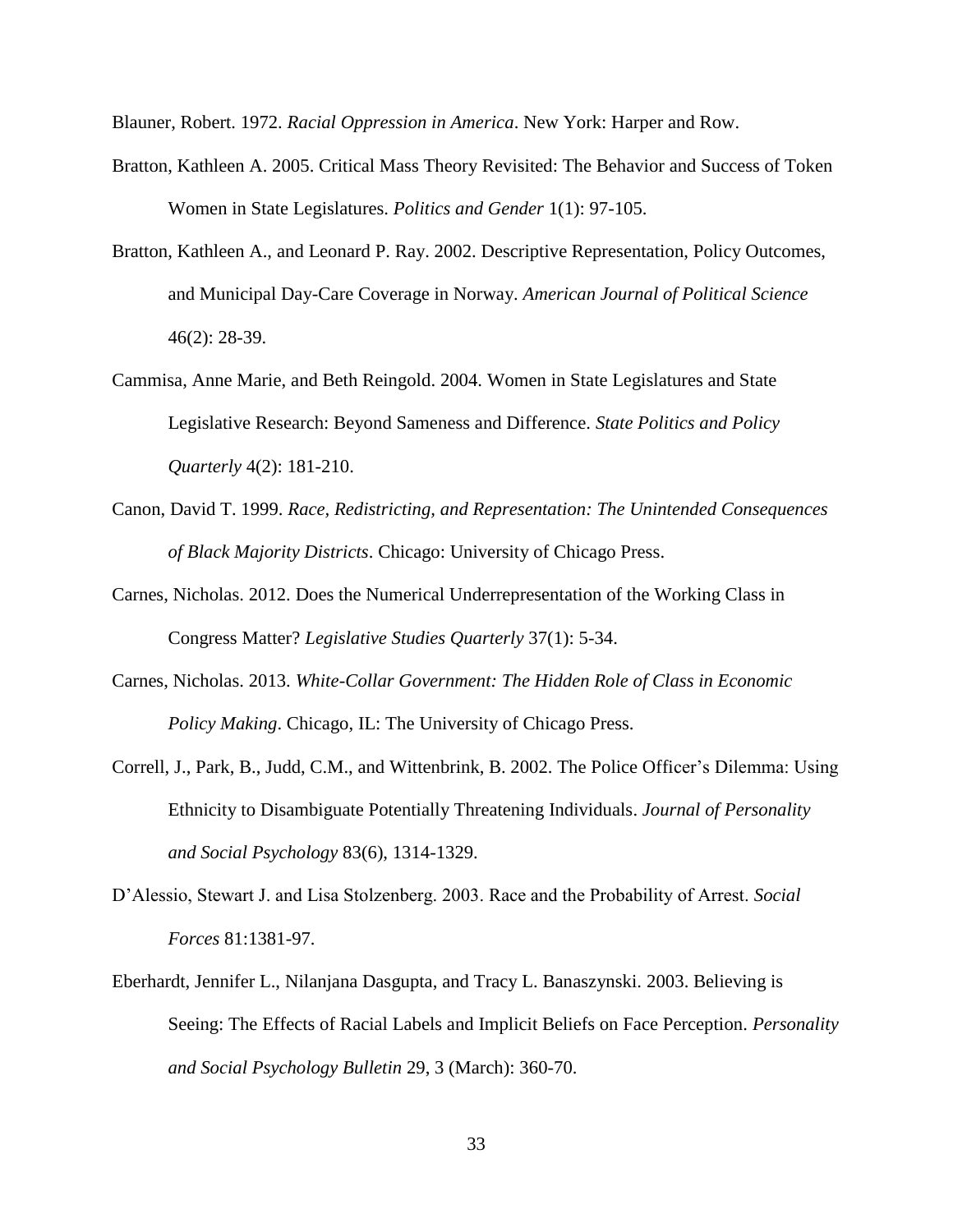- Eberhardt, Jennifer L., Paul G. Davies, Valerie J. Purdie-Vaughns, and Sheri Lynn Johnson. 2005/06. Looking Deathworthy: Perceived Stereotypicality of Black Defendants Predicts Capital-Sentencing Outcomes. *Psychological Science* 17, 5: 383-6.
- Eberhardt, Jennifer L., Phillip Atiba Goff, Valerie J. Purdie, and Paul G. Davies. 2004. Seeing Black: Race, Crime, and Visual Processing. *Journal of Personality and Social Psychology* 87, 6: 876–93.
- Epp, Charles R., Steven Maynard-Moody, and Donald Haider-Markel. 2014. *Pulled Over: How Police Stops Define Race and Citizenship*. Chicago, IL: The University of Chicago Press.
- Glaser, Jack, Katherine Spencer, and Amanda Charbonneau. 2014. Racial Bias and Public Policy. *Policy Insights from the Behavioral and Brain Sciences* 1,1: 88-94.
- Grose, Christian R. 2011. *Congress in Black and White: Race and Representation in Washington and at Home*. New York: Cambridge University Press.
- Hansen, Eric R., and Sarah A. Treul. 2015. The Symbolic and Substantive Representation of LGB Americans in the US House. *Journal of Politics* 77, 4: 955-967.
- Horowitz, Donald L. 1985. *Ethnic Groups in Conflict*. Berkeley, CA: University of California Berkeley Press.
- Lerman, Amy E., and Vesla M. Weaver. 2014. *Arresting Citizenship*. Chicago: University of Chicago Press.
- Saltzstein, Grace Hall. 1989. Black Mayors and Police Policies. *Journal of Politics*. 51:525-44.
- Stucky, Thomas D. 2005. Local Politics and Police Strength. *Justice Quarterly*. 22:139-69.
- Stucky, Thomas D. 2011. The conditional effects of race and politics on social control: black violent crime arrests in large cities, 1970 to 1990. *Journal of Research in Crime and Delinquency*: 0022427810393020.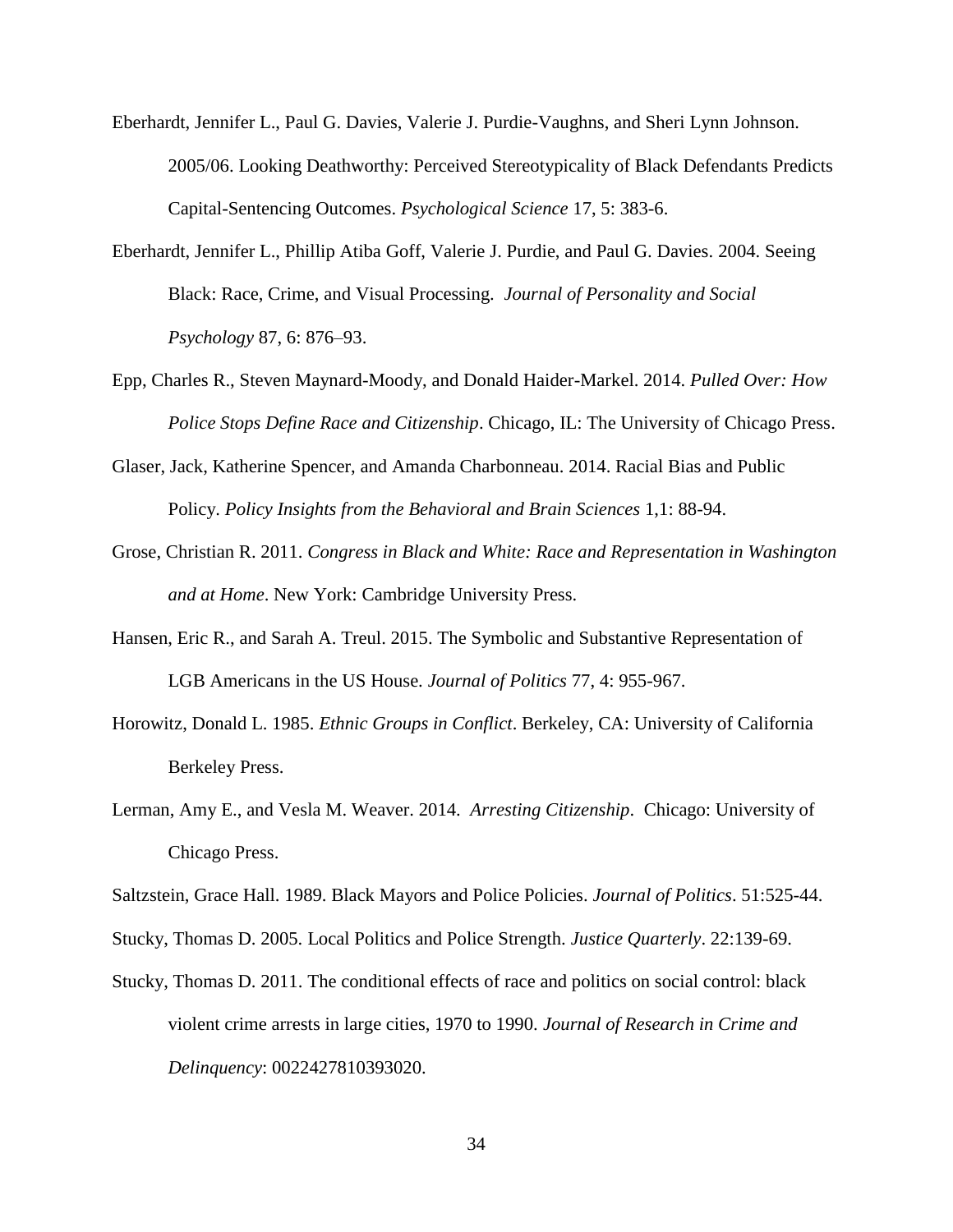United States Department of Justice, Civil Rights Division. 2015. *Investigation of the Ferguson* 

*Police Department*. 4 March. Washington: US DOJ.

*Whren v United States*. 517 US 806 (1996).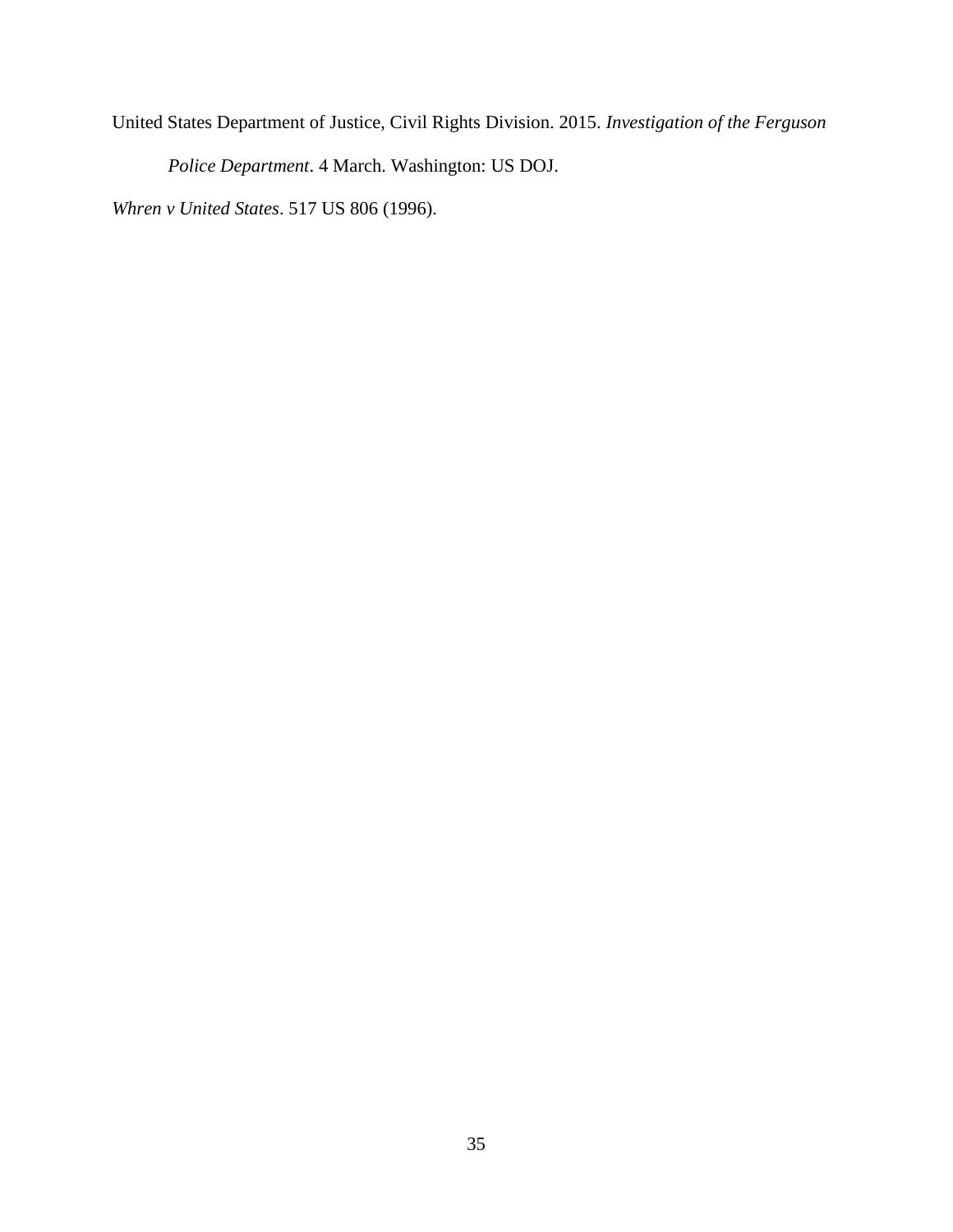## **Appendix**

#### *Summary Statistics of Variables & Observations in the Regression*

|                            | Min.    | 1st Qu. | Median  | Mean   | 3rd Ou. | Max.   | N   |
|----------------------------|---------|---------|---------|--------|---------|--------|-----|
| % Investigatory Stops      | 0.23    | 0.49    | 0.56    | 0.55   | 0.63    | 0.86   | 499 |
| <b>Investigatory Stops</b> |         |         |         |        |         |        |     |
| Ratio                      | 0.76    | 1.08    | 1.17    | 1.18   | 1.27    | 1.99   | 499 |
| <b>Political Power</b>     | $-1.06$ | $-0.58$ | $-0.15$ | 0.06   | 0.50    | 2.79   | 499 |
| Log(Population)            | 6.99    | 9.52    | 10.03   | 10.11  | 10.81   | 13.51  | 499 |
| Crime per Thousand         | 13.06   | 62.47   | 94.49   | 100.50 | 133.20  | 369.90 | 499 |
| % Below Poverty            | 0.03    | 0.10    | 0.18    | 0.17   | 0.22    | 0.49   | 499 |

Table A1. Summary Statistics for Variables Included in Regression

*Note: Only includes agencies where at least 100 white drivers and 100 black drivers were stopped, and observations included in the regressions presented in Table 3.* 

### *Political Power & Additional Variables*

Two additional variables may influence disparities. These are the proportion of the police force that is black and the level of segregation in the city or town. Information on the proportion of the police force can be drawn from the Law Enforcement Management and Administrative Statistics (LEMAS) datasets, which is administered every few years. Information on the level of segregation in a city or town can be drawn from the diversity and disparities datasets provided by Brown University [\(https://s4.ad.brown.edu/projects/diversity/Data/data.htm\)](https://s4.ad.brown.edu/projects/diversity/Data/data.htm). However, each variable is missing for a number of cities. This missingness is not random but rather linked to the level of political power of the black community of the city and the population of the city (Table A2). As a result, we exclude these two variables from the analysis presented in the paper.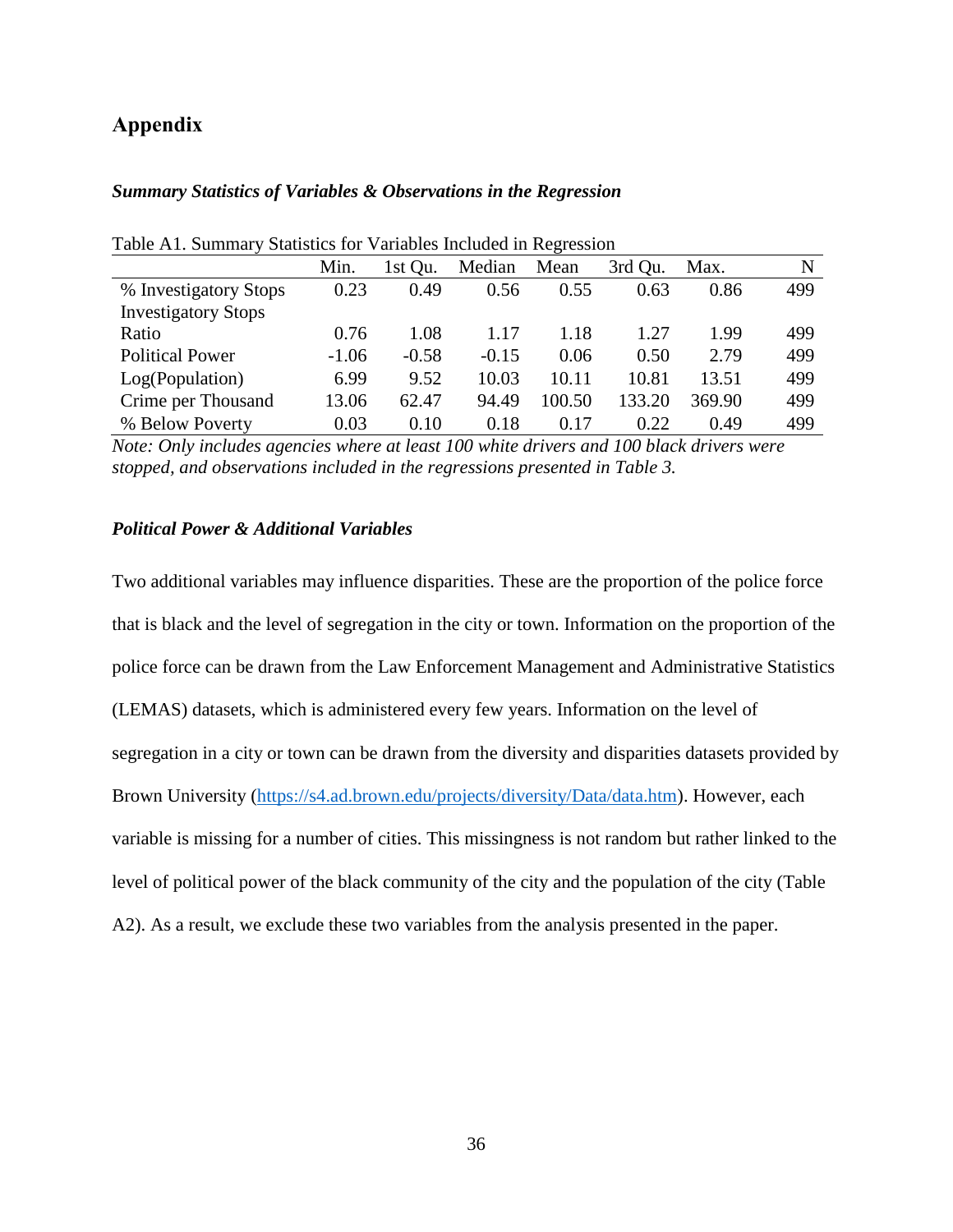|                                            | $\circ$<br>N | <b>Cities</b> | $\circ$<br><b>Political Power</b> | Log(Population) | <b>Invest.</b> Stops Ratio |
|--------------------------------------------|--------------|---------------|-----------------------------------|-----------------|----------------------------|
| <b>Baseline</b>                            | 583          | 90            | 0.08                              | 10.07           | 1.18                       |
| Baseline +<br>Crime                        | 499          | 86            | 0.06                              | 10.11           | 1.18                       |
| Baseline $+$<br>$C$ rime +<br><b>LEMAS</b> | 256          | 38            | 0.21                              | 10.70           | 1.20                       |
| Baseline +<br>$C$ rime +<br>Segregation    | 267          | 42            | 0.39                              | 10.63           | 1.19                       |
| All                                        | 174          | 25            | 0.43                              | 11.02           | 1.21                       |

Table A2. Changing Statistics Based on Changing Datasets

#### *Additional diagnostics*

Here we present a number of additional diagnostics, beginning with a correlation matrix (Table A3) for the variables included in our factor analysis. Clearly, each variable – minority population, minority electorate, and city council presence – are highly correlated with one another, and, in turn, are highly correlated with our factor index for black political power. This justifies our treatment of these variables as different dimensions of the same latent variable.

Table A3. Correlations between factor analysis components

|              | Index | Council % | Vote % | Population % |
|--------------|-------|-----------|--------|--------------|
| Index        |       |           |        |              |
| Council %    | 0.759 |           |        |              |
| Vote %       | 0.936 | 0.642     |        |              |
| Population % | 0.966 | 0.688     | 0.828  |              |

Our units of observation in the paper are agency-year dyads. In Table A4, we use ANOVA regressions to estimate how much of the variance described in our models is explained by temporal versus municipal variation. That is, we want to know if our results are driven by differences across cities, differences across years, or both. The Table reveals that most of the variance explained can be attributed to municipal variation. The light outcomes model is the only one where temporal changes are a statistically significant factor at the 0.05 level.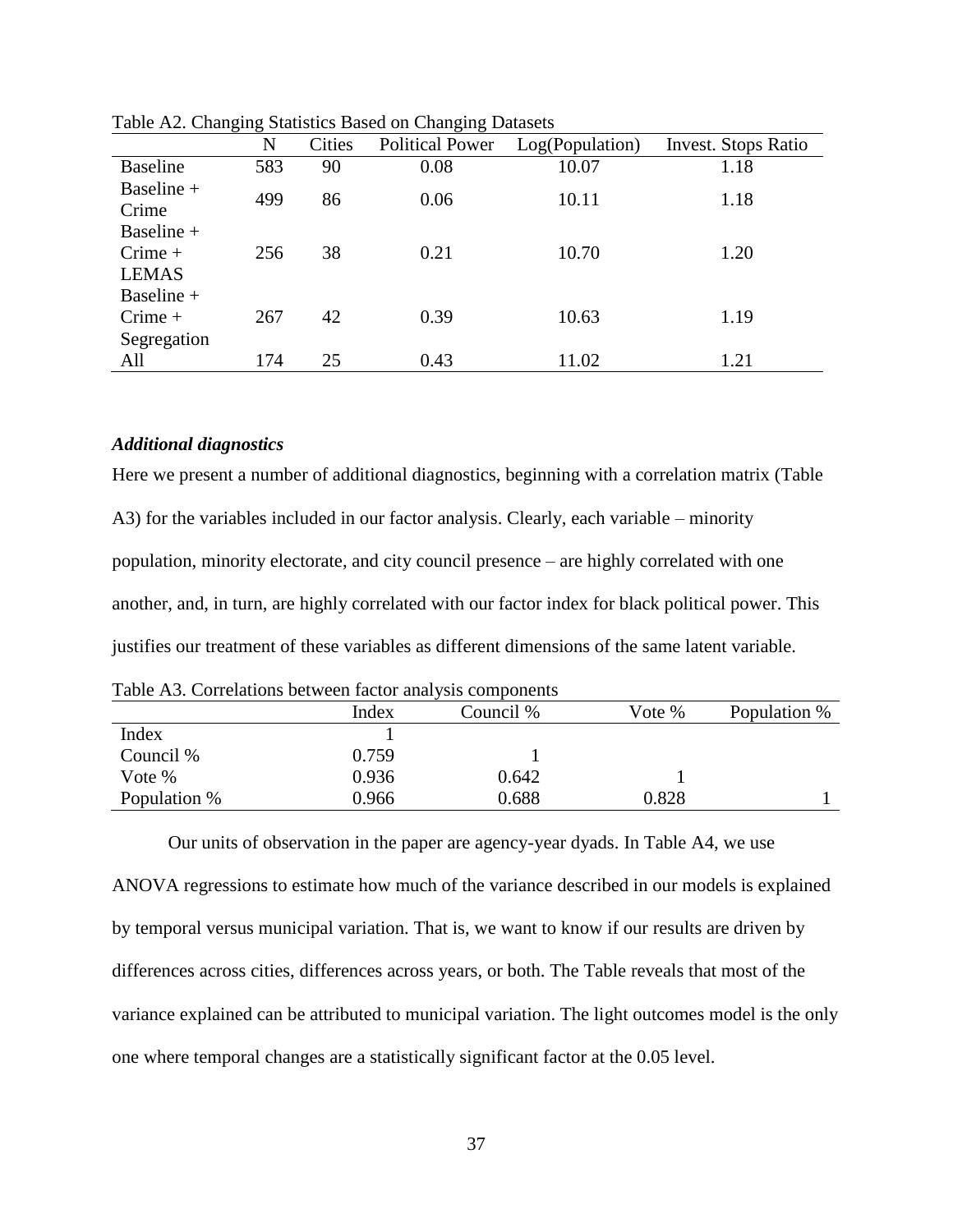|            |                      | Light Outcome        |                        |                      |
|------------|----------------------|----------------------|------------------------|----------------------|
|            | <b>Search Ratios</b> | Ratios               | <b>Citation Ratios</b> | <b>Arrest Ratios</b> |
| By Year    | $0.16*$              | $0.71**$             | 0.10                   | 0.00                 |
| By City    | 51.98**              | $46.2**$             | $61.13**$              | $60.01**$            |
| Residual   | 47.86                | 53.09                | 38.77                  | 39.99                |
| -- - - - - | $\sim$<br>.          | $\sim$ $\sim$ $\sim$ | - - -                  |                      |

Table A4. Variance explained by cities and years

Note: \* indicates significant at 0.10; \*\* indicates significant at 0.05

Next, we consider collinearity as a possible problem. Table A5 presents a correlation matrix for all the variables included in our models. None of the variables are very highly correlated with one another; the correlation between the percent of city residents in poverty and black political power is the highest at 0.440.

|                        | Political | Invest.            | Log          | % Below |         |
|------------------------|-----------|--------------------|--------------|---------|---------|
|                        | Power     | <b>Stops Ratio</b> | (Population) | Poverty | Crime   |
| <b>Political Power</b> |           | 0.04               | 0.29         | 0.44    | 0.25    |
| Invest. Stops          | 0.04      |                    | 0.03         | $-0.01$ | 0.02    |
| Ratio                  |           |                    |              |         |         |
| Log(Population)        | 0.29      | 0.03               |              | 0.09    | $-0.15$ |
| % Below                | 0.44      | $-0.01$            | 0.09         |         | 0.38    |
| Poverty                |           |                    |              |         |         |
| Crime Per 100          | 0.25      | 0.02               | $-0.15$      | 0.38    |         |

Table A5. Correlations between model variables

In Table A6, we re-estimate our model from the paper using only the theoretically

interesting variables (black political power and the investigatory stops ratio). Substantively, the results are identical to what we present in the paper, further reassuring use that their effects on the outcome variables are not confounded by the inclusion of other explanatory variables.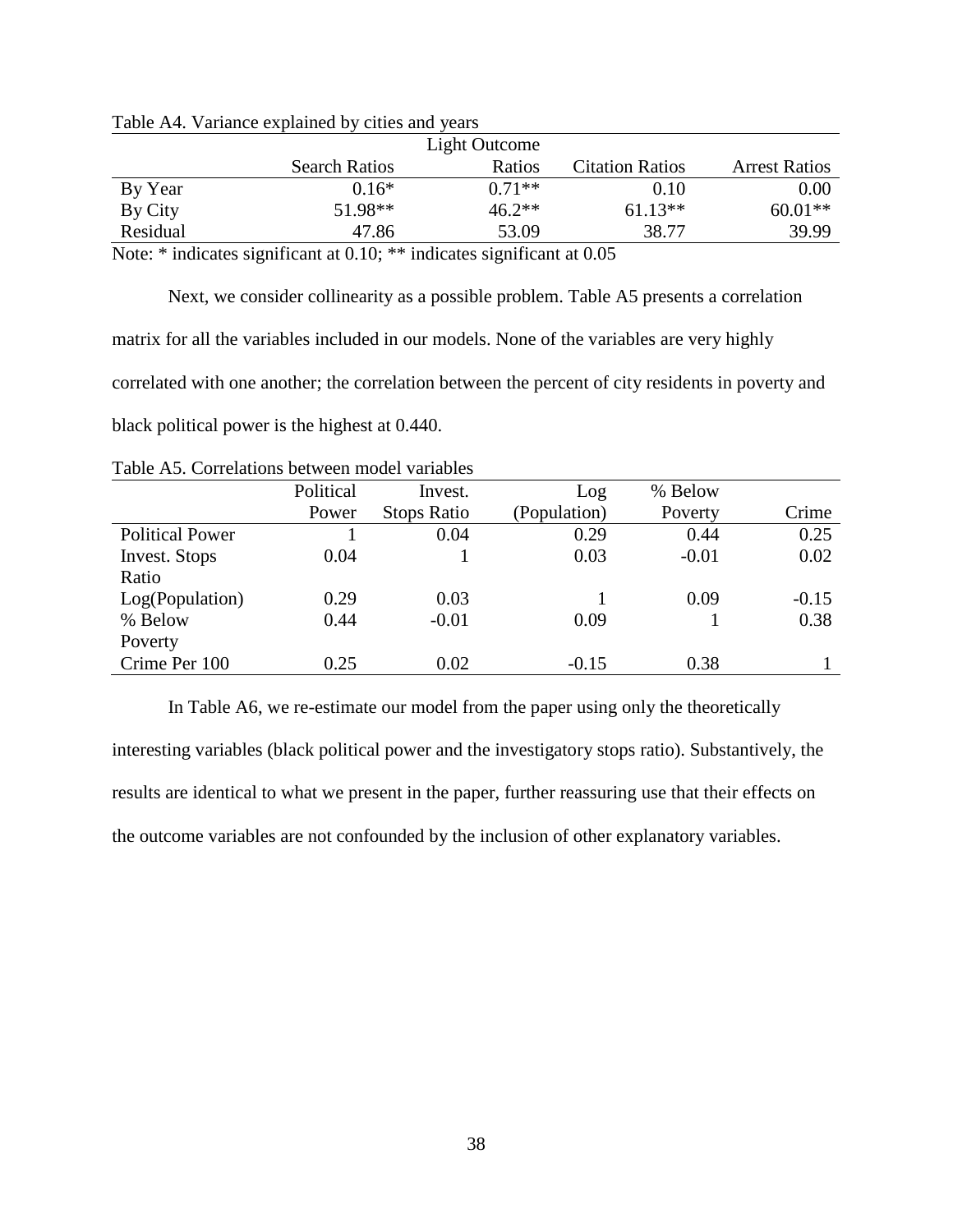|                                                                                  | Search Ratio                                      | <b>Light Outcome</b> | <b>Citation Ratio</b> | <b>Arrest Ratio</b> |
|----------------------------------------------------------------------------------|---------------------------------------------------|----------------------|-----------------------|---------------------|
|                                                                                  |                                                   |                      |                       |                     |
|                                                                                  |                                                   | Ratio                |                       |                     |
| (Intercept)                                                                      | 0.76                                              | $0.82*$              | $1.16*$               | $1.27*$             |
|                                                                                  | $(-0.40)$                                         | $(-0.05)$            | $(-0.04)$             | $(-0.32)$           |
| <b>Political Power</b>                                                           | $-0.20*$                                          | $-0.03*$             | $0.02*$               | 0.01                |
|                                                                                  | $(-0.10)$                                         | $(-0.10)$            | $(-0.10)$             | $(-0.07)$           |
| <b>Invest.</b> Stops Ratio                                                       | $1.00*$                                           | $0.17*$              | $-0.15*$              | 0.37                |
|                                                                                  | $(-0.34)$                                         | $(-0.04)$            | $(-0.03)$             | $(-0.27)$           |
| <b>AIC</b>                                                                       | 1367.71                                           | $-690.58$            | $-1012.19$            | 1176.11             |
| <b>BIC</b>                                                                       | 1388.77                                           | $-669.52$            | $-991.13$             | 1197.17             |
| Log Likelihood                                                                   | $-678.85$                                         | 350.29               | 511.1                 | $-583.05$           |
| Num. obs.                                                                        | 499                                               | 499                  | 499                   | 499                 |
| Num. groups:                                                                     | 86                                                | 86                   | 86                    | 86                  |
| clean_name                                                                       |                                                   |                      |                       |                     |
| Var: clean_name                                                                  | 0.38                                              | 0.01                 | $\overline{0}$        | 0.14                |
| $\mathbf{M}$ and $\mathbf{M}$ and $\mathbf{M}$ and $\mathbf{M}$ are $\mathbf{M}$ | $\cdot$ $\sim$<br>$\bigcap \bigcap \mathcal{F}$ 1 | $\mathbf{1}$         |                       |                     |

Table A6. Regressions with only theoretical variables

Finally, we estimate each model with only one component of political power, rather than our factored index measure. The idea is to see if each measure is individually useful in explaining traffic stop disparities. Of the three, the percent of a population that is black is the most reliable predictor.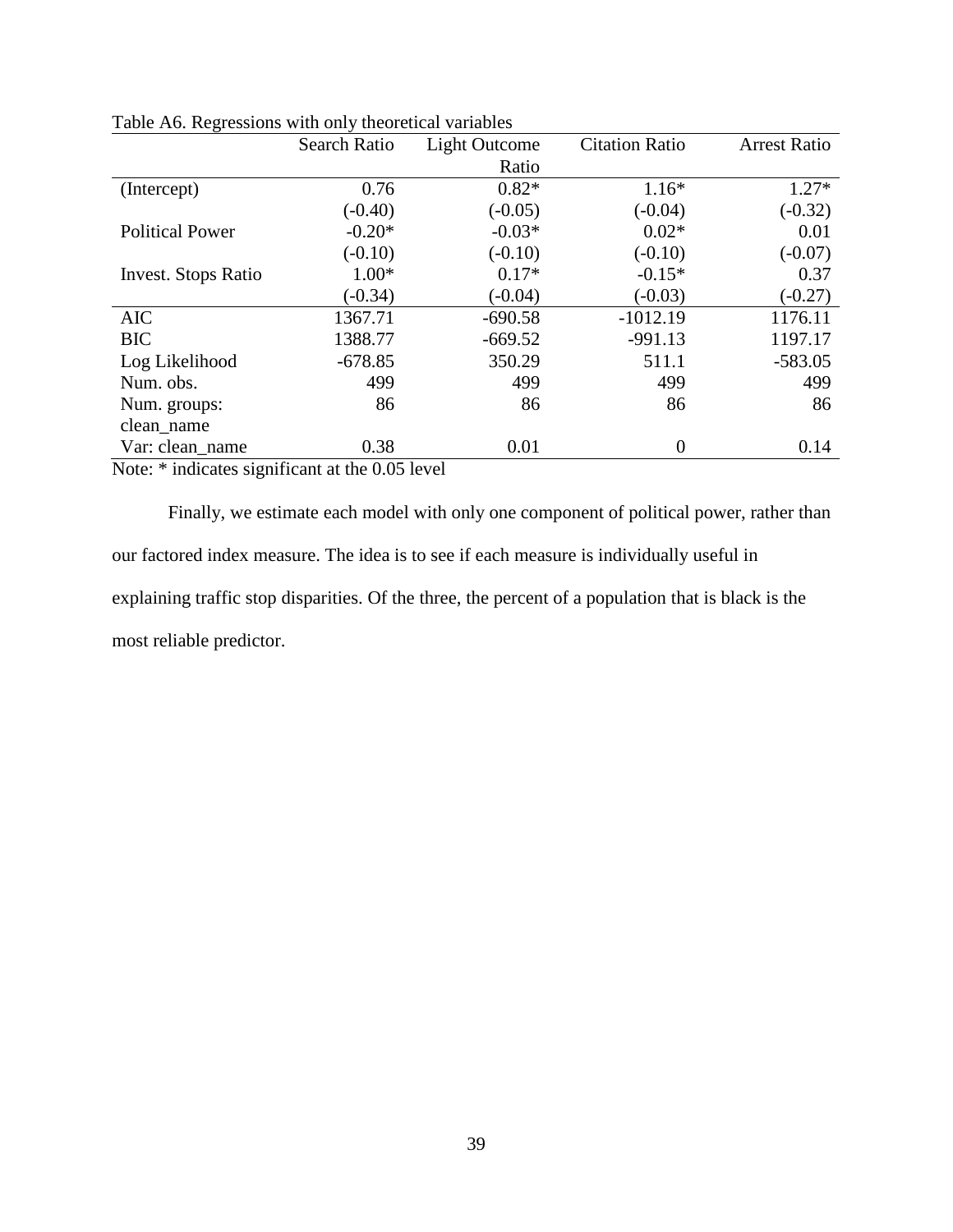|                            | Model 1   | Model 2   | Model 3   | Model 4        |
|----------------------------|-----------|-----------|-----------|----------------|
| (Intercept)                | 0.15      | 0.29      | 0.09      | $-0.13$        |
|                            | (0.73)    | (0.71)    | (0.71)    | (0.74)         |
| <b>Invest.</b> Stops Ratio | $0.93*$   | $0.91*$   | $0.89*$   | $0.90*$        |
|                            | (0.35)    | (0.35)    | (0.35)    | (0.35)         |
| Log(Population)            | 0.09      | 0.08      | 0.11      | 0.1            |
|                            | (0.07)    | (0.07)    | (0.07)    | (0.07)         |
| Crime per 100              | $-0.01$   | $-0.01$   | $\theta$  | $\overline{0}$ |
|                            | (0.02)    | (0.02)    | (0.02)    | (0.01)         |
| % Below Poverty            | $-0.06$   | $-0.35$   | 0.35      | 0.2            |
|                            | (1.16)    | (1.10)    | (1.15)    | (1.14)         |
| % Council, Black           | $-0.67$   |           |           |                |
|                            | (0.43)    |           |           |                |
| % Vote, Black              |           | $-0.59$   |           |                |
|                            |           | (0.43)    |           |                |
| % Population, Black        |           |           | $-1.42*$  |                |
|                            |           |           | (0.61)    |                |
| <b>Political Power</b>     |           |           |           | $-0.24*$       |
|                            |           |           |           | (0.11)         |
| <b>AIC</b>                 | 1378.37   | 1378.96   | 1374.98   | 1379.15        |
| <b>BIC</b>                 | 1412.07   | 1412.66   | 1408.68   | 1412.85        |
| Log Likelihood             | $-681.18$ | $-681.48$ | $-679.49$ | $-681.58$      |
| Num. obs.                  | 499       | 499       | 499       | 499            |
| Num. groups: City          | 86        | 86        | 86        | 86             |
| Var: City(Intercept)       | 0.42      | 0.41      | 0.39      | 0.39           |

Table A7. Predicting Search Ratios, Components of the Political Power Variable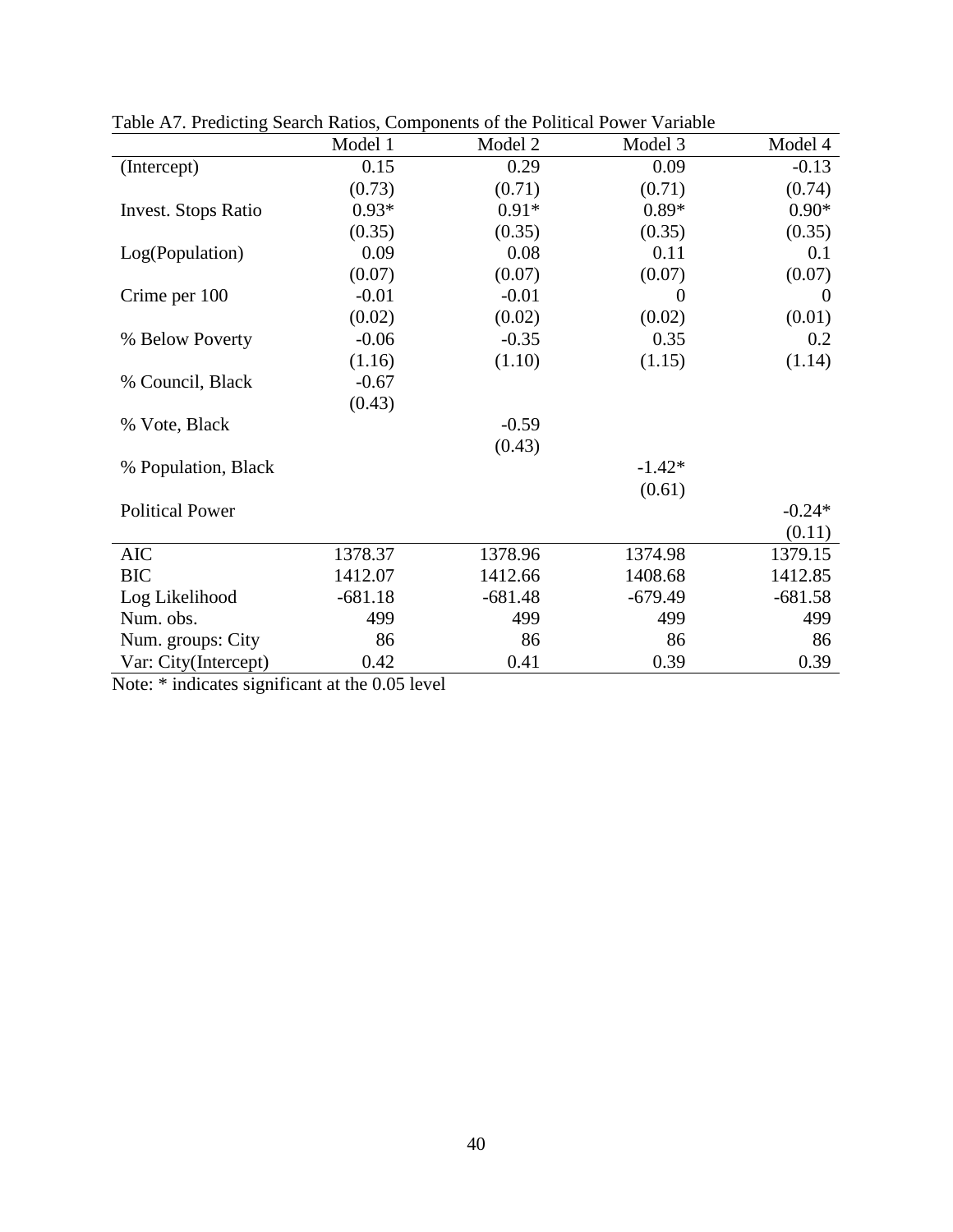|                            | Model 1   | Light Suitsme Radios, Components of the Political Power<br>Model 2 | Model 3          | Model 4          |
|----------------------------|-----------|--------------------------------------------------------------------|------------------|------------------|
| (Intercept)                | $0.72*$   | $0.73*$                                                            | $0.70*$          | $0.67*$          |
|                            | (0.09)    | (0.08)                                                             | (0.08)           | (0.09)           |
| <b>Invest.</b> Stops Ratio | $0.16*$   | $0.16*$                                                            | $0.16*$          | $0.16*$          |
|                            | (0.04)    | (0.04)                                                             | (0.04)           | (0.04)           |
| Log(Population)            | 0.01      | 0.01                                                               | $0.02*$          | $0.01*$          |
|                            | (0.01)    | (0.01)                                                             | (0.01)           | (0.01)           |
| Crime per 100              | 0         | $\Omega$                                                           | $\Omega$         | $\Omega$         |
|                            | (0.00)    | (0.00)                                                             | (0.00)           | (0.00)           |
| % Below Poverty            | 0.2       | 0.17                                                               | $0.27*$          | 0.25             |
|                            | (0.14)    | (0.13)                                                             | (0.13)           | (0.13)           |
| % Council, Black           | $-0.10$   |                                                                    |                  |                  |
|                            | (0.05)    |                                                                    |                  |                  |
| % Vote, Black              |           | $-0.11*$                                                           |                  |                  |
|                            |           | (0.05)                                                             |                  |                  |
| % Population, Black        |           |                                                                    | $-0.22*$         |                  |
|                            |           |                                                                    | (0.07)           |                  |
| <b>Political Power</b>     |           |                                                                    |                  | $-0.04*$         |
|                            |           |                                                                    |                  | (0.01)           |
| <b>AIC</b>                 | $-670.48$ | $-670.72$                                                          | $-676.84$        | $-672.26$        |
| <b>BIC</b>                 | $-636.78$ | $-637.02$                                                          | $-643.14$        | $-638.56$        |
| Log Likelihood             | 343.24    | 343.36                                                             | 346.42           | 344.13           |
| Num. obs.                  | 499       | 499                                                                | 499              | 499              |
| Num. groups: City          | 86        | 86                                                                 | 86               | 86               |
| Var: City(Intercept)       | 0.01      | $\boldsymbol{0}$                                                   | $\boldsymbol{0}$ | $\boldsymbol{0}$ |

Table A8. Predicting Light Outcome Ratios, Components of the Political Power Variable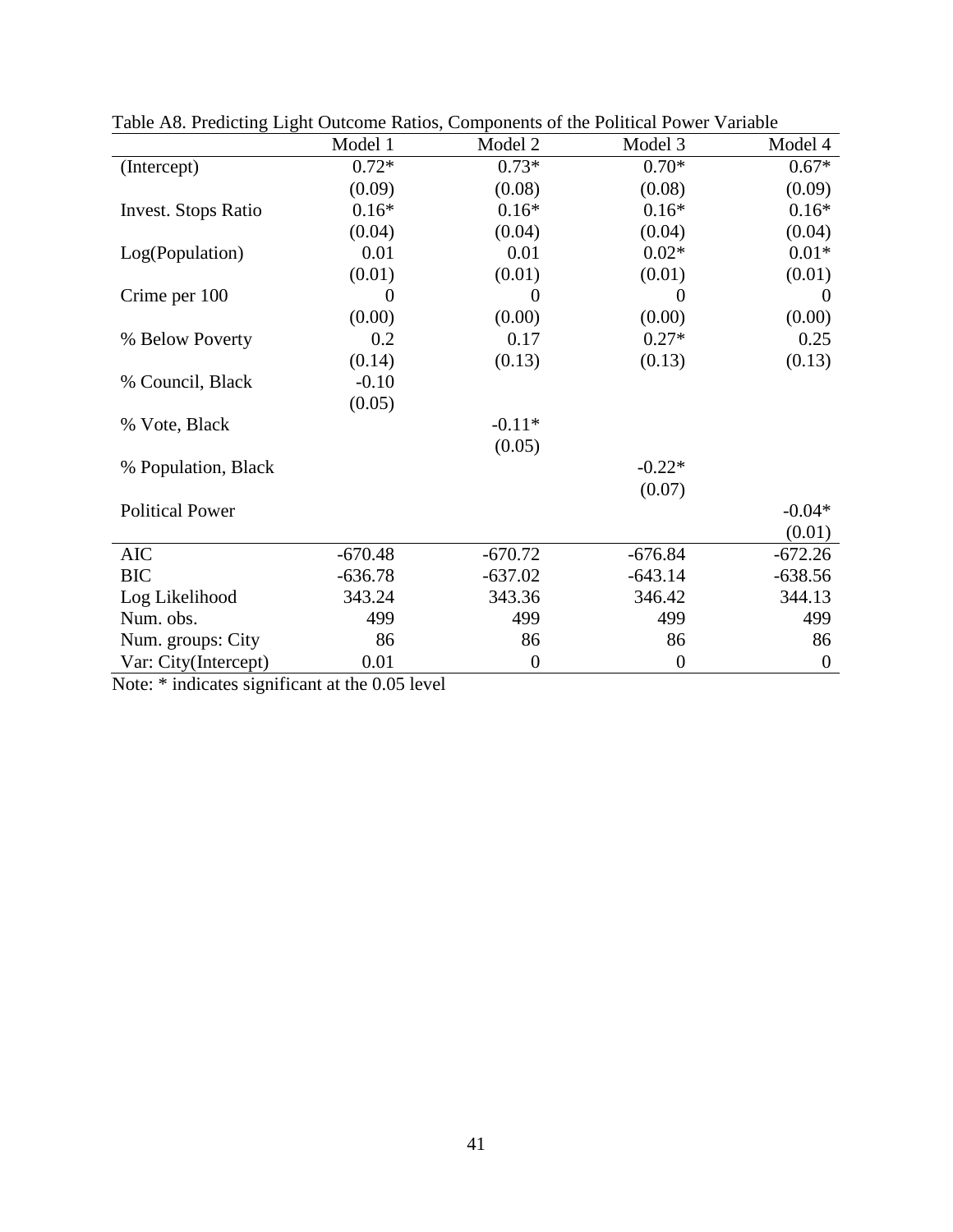| raole 112. I rearching Chamons Kanos, Components of the Fontreal Fower Variable |                  |                |                  |                  |
|---------------------------------------------------------------------------------|------------------|----------------|------------------|------------------|
|                                                                                 | Model 1          | Model 2        | Model 3          | Model 4          |
| (Intercept)                                                                     | $1.26*$          | $1.24*$        | $1.27*$          | $1.30*$          |
|                                                                                 | (0.07)           | (0.07)         | (0.07)           | (0.07)           |
| Invest. Stops Ratio                                                             | $-0.14*$         | $-0.14*$       | $-0.13*$         | $-0.13*$         |
|                                                                                 | (0.03)           | (0.03)         | (0.03)           | (0.03)           |
| Log(Population)                                                                 | $-0.01$          | $-0.01$        | $-0.01*$         | $-0.01*$         |
|                                                                                 | (0.01)           | (0.01)         | (0.01)           | (0.01)           |
| Crime per 100                                                                   | 0                | $\Omega$       | $\theta$         | $\theta$         |
|                                                                                 | (0.00)           | (0.00)         | (0.00)           | (0.00)           |
| % Below Poverty                                                                 | $-0.06$          | $-0.03$        | $-0.14$          | $-0.11$          |
|                                                                                 | (0.11)           | (0.10)         | (0.11)           | (0.10)           |
| % Council, Black                                                                | 0.08             |                |                  |                  |
|                                                                                 | (0.04)           |                |                  |                  |
| % Vote, Black                                                                   |                  | 0.08           |                  |                  |
|                                                                                 |                  | (0.04)         |                  |                  |
| % Population, Black                                                             |                  |                | $0.20*$          |                  |
|                                                                                 |                  |                | (0.06)           |                  |
| <b>Political Power</b>                                                          |                  |                |                  | $0.03*$          |
|                                                                                 |                  |                |                  | (0.01)           |
| <b>AIC</b>                                                                      | $-987.11$        | $-986.87$      | $-996.25$        | -989.83          |
| <b>BIC</b>                                                                      | $-953.4$         | $-953.17$      | $-962.55$        | $-956.13$        |
| Log Likelihood                                                                  | 501.55           | 501.44         | 506.13           | 502.92           |
| Num. obs.                                                                       | 499              | 499            | 499              | 499              |
| Num. groups: City                                                               | 86               | 86             | 86               | 86               |
| Var: City(Intercept)                                                            | $\boldsymbol{0}$ | $\overline{0}$ | $\boldsymbol{0}$ | $\boldsymbol{0}$ |

Table A9. Predicting Citations Ratios, Components of the Political Power Variable